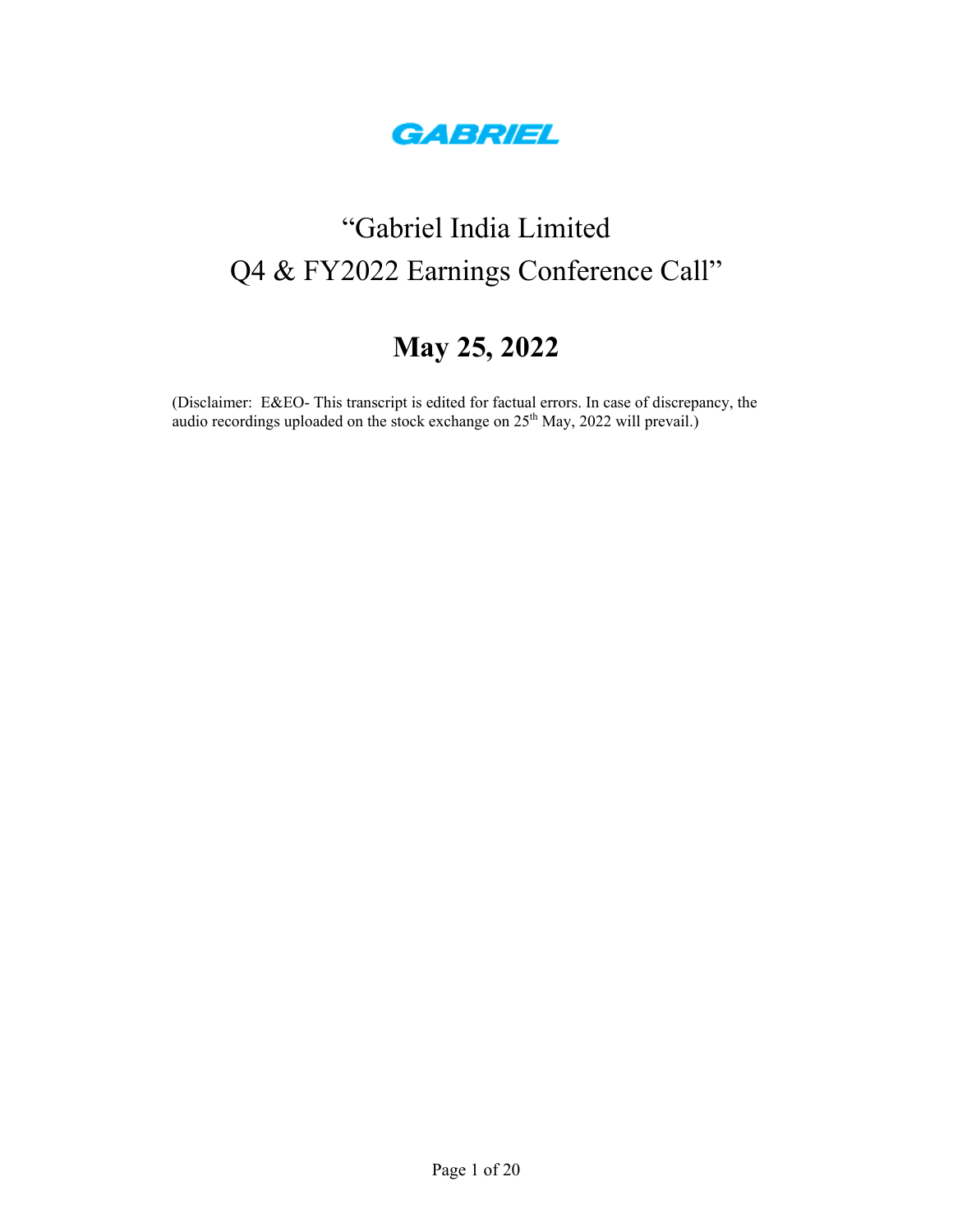





**MANAGEMENT: MR. MANOJ KOLHATKAR - MANAGING DIRECTOR - GABRIEL INDIA LIMITED MR. RISHI LUHARUKA - CHIEF FINANCIAL OFFICER - GABRIEL INDIA LIMITED MR. NILESH JAIN - COMPANY SECRETARY – GABRIEL INDIA LIMITED**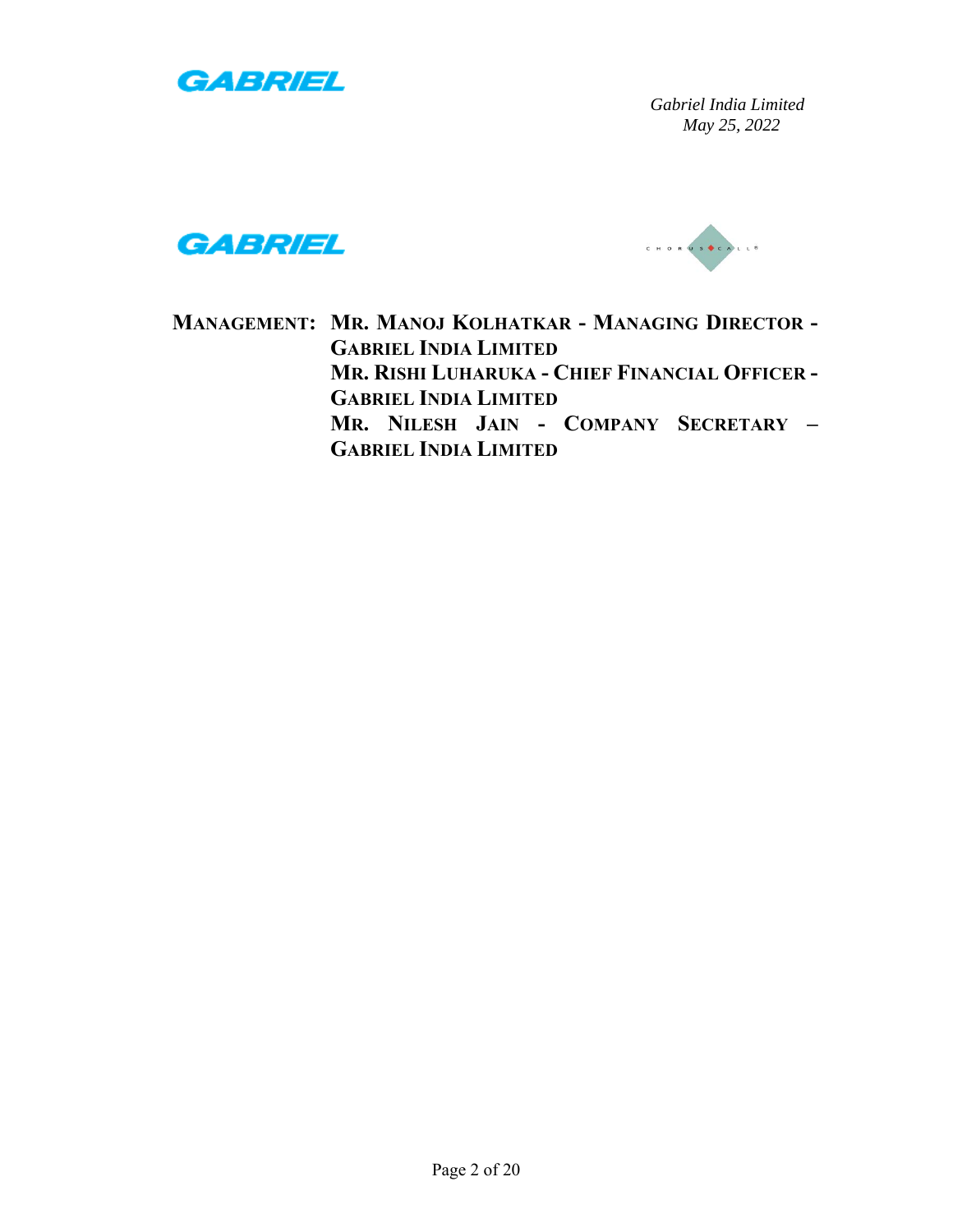

**Moderator**: Ladies and gentlemen, good day and welcome to Gabriel India Limited Q4 & FY2022 Earnings Conference Call. This conference call may contain forward-looking statements about the Company, which are based on the beliefs, opinions, and expectations of the Company as on the date of this call. These statements are not the guarantees of future performance and involve risks and uncertainties that are difficult to predict. As a reminder, all participant lines will be in the listen-only mode and there will be an opportunity for you to ask questions after the presentation concludes. Should you need assistance during the conference, please signal an operator by pressing "\*" and then "0" on your touchtone telephone. Please note that this conference is being recorded. I now hand the conference over to Mr. Manoj Kolhatkar - Managing Director of Gabriel India Limited. Thank you and over to you, Sir!

**Manoj Kolhatkar:** Good morning and a very warm welcome to everybody who has joined the call. I am Manoj Kolhatkar. Joining me today is Mr. Rishi our Company's CFO and Mr. Nilesh Jain, our Company Secretary and of course SGA our Investor Relations Advisors. We have uploaded our results and investor presentation for the quarter and the year ended on the stock exchange yesterday after we had our board meeting. I hope each one of you had a chance to go through the same. Before I get into the numbers and run you through the presentation, I will give you a brief on the overall outlook of the industry and where are we. Of course, most of you are aware of all the challenges that are continuing to hit the industry for several quarters now but nevertheless, I'll go through the developments, this is mainly my perspective.

> Coming to the industry, last year I am talking of 2021-2022, the industry was mixed bag. Yes, all the results we will compare with 2020-2021, which is actually not the right year to compare because it was the COVID year. Nevertheless 2021-2022 for passenger cars it was a good year in terms of domestic sales, there was an increase compared to 2020-2021 and in fact the good part is in passenger cars there was an increase compared to even 2019-2020 on the domestic sale figures. So, if you see the total domestic and exports there was almost 17% increase compared to 2020-2021. Of course, the industry was faced with a lot of challenges mainly the semiconductor shortages. These numbers could have been more as you all know there is a huge waiting list for any car that you want to buy from the market, which is a good thing because that clearly signals a robust demand pipeline for the passenger cars.

> However, coming to two-wheelers, the story is different and unfortunately it continues to be under severe stress for several years now. The two-wheeler volumes are actually down by 3% if you take domestic and export both put together, but if you look at only domestic in fact the figures are even more adverse. It is almost down to 9% compared to last year. Exports did very well. I mean basically Bajaj and TVS continue to export very good volumes all through the last year and that helped us as well. The reasons for two wheelers of course are first and foremost is the COVID second wave, which hit in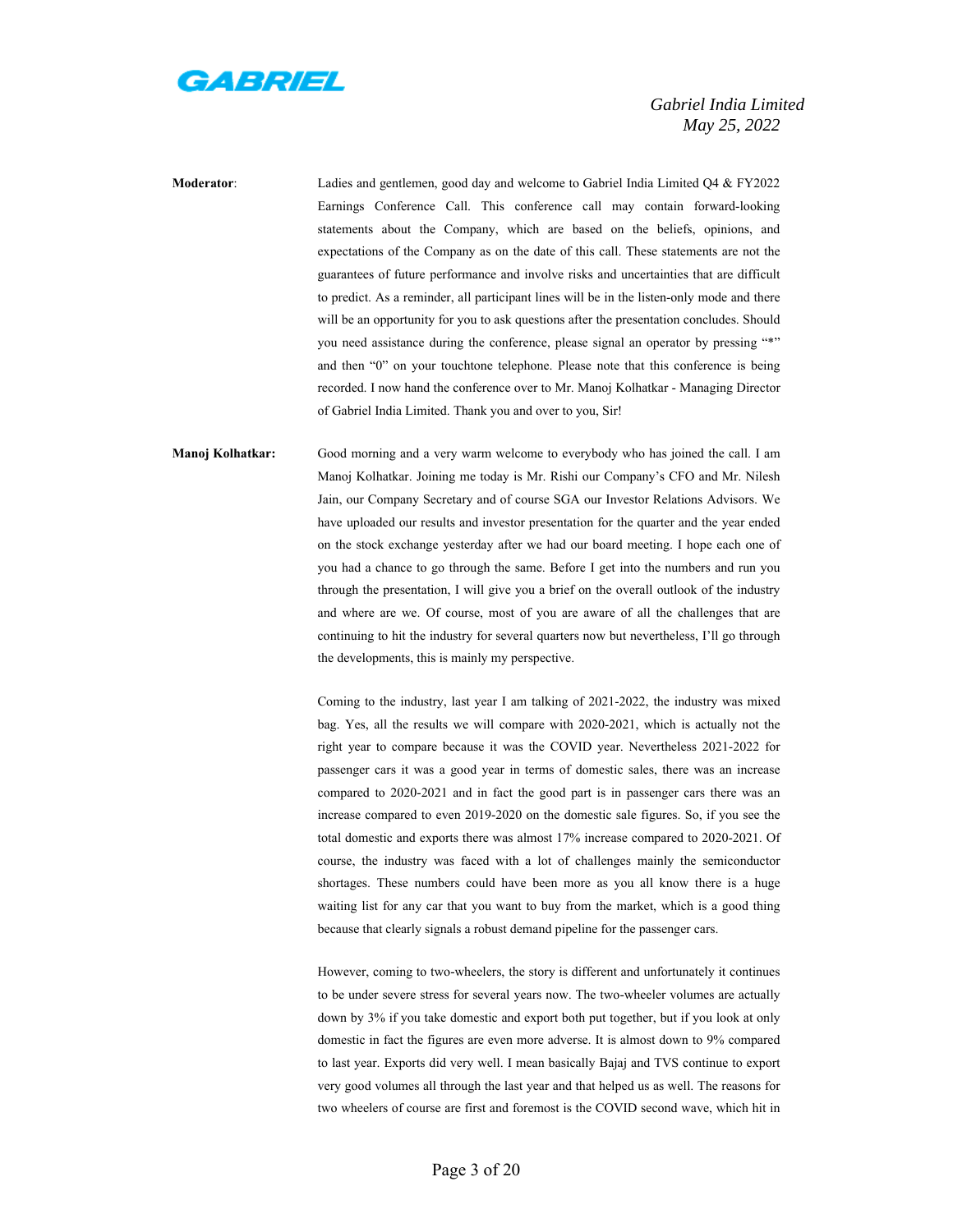

April-June, it almost kind of devastated the rural segment, that really shook their confidence and then immediately if there were any signs of revival it was again hit by the Omicron wave, so there is a lot of uncertainty in the minds of the people.

Adding to this is of course there is the EV, so that is mainly on the metro side I would say that people are waiting for the EV thing to pan out so to some extent wait and watch and of course the demand is also low because many are still operating from home. The schools are still not entirely operating so obviously this affects the schools and colleges, so this affects two-wheeler and three-wheeler demand both. It is still I must say challenging days for two wheelers, and it might last, but of course we did hear from the largest player in the country Hero MotoCorp that they are optimistic about a revival as far as the two-wheeler is concerned after this monsoon. Commercial vehicle was of course a very good recovery and commercial vehicle volumes grew by almost 30% and the trend continues into the year. With this we expect to continue the same growth rate maybe about 20% in the year 2022-2023 as well. Tractors of course Gabriel does not play in this segment, but tractors there was again a drop of 1% of course we had an excellent sale in the year of 2021, but the last year was a little correction to that. ICRA's recent survey on auto dealership to understand current demand and supply trends across various segments indicated that demand may remain weaker than last year, but we will again as I said we will have to wait and watch. There are supply challenges which continue. Adding to the semiconductors was the Ukraine war, so that has even further aggravated the situation and of course the rising commodity prices also have played to it. Of course, all of us are yet to see the impact of the recent government intervention on the steel prices just a couple of days back, it is early days, but hopefully that should see a change in the commodity trend for the main commodity which is steel for all of us.

During the last quarter the demand for PV as I said remained very, very healthy. We are very optimistic about the passenger car particularly. Coming to electric vehicles they are becoming more and more visible, and the usage is increasing across all segments, so the two-wheeler story we all know I mean in the month of January, February, March we had sales of 50000 in a month if you see the entire last year the growth for EV for two wheelers has almost been 400% even if you take the full year for last year in terms of registered vehicles I am not talking about unregistered. Unregistered is a similar 50:50 market. Last year 2021-2022 we sold about 2,31,000 two-wheelers and now the hit rate per month is almost 50000, so you can see clearly in 2022-2023 very likely that this figure might actually go close to a million mark as well if all things go well.

The way each EV maker is indicating the schedules, we are quite hopeful that this should see continued huge growth in two-wheelers segment, especially the scooters. Passenger cars still are a very small number, but nevertheless catching a lot of traction. Tata Motors Nexon is selling almost 3000 a month, MG has come up with a new model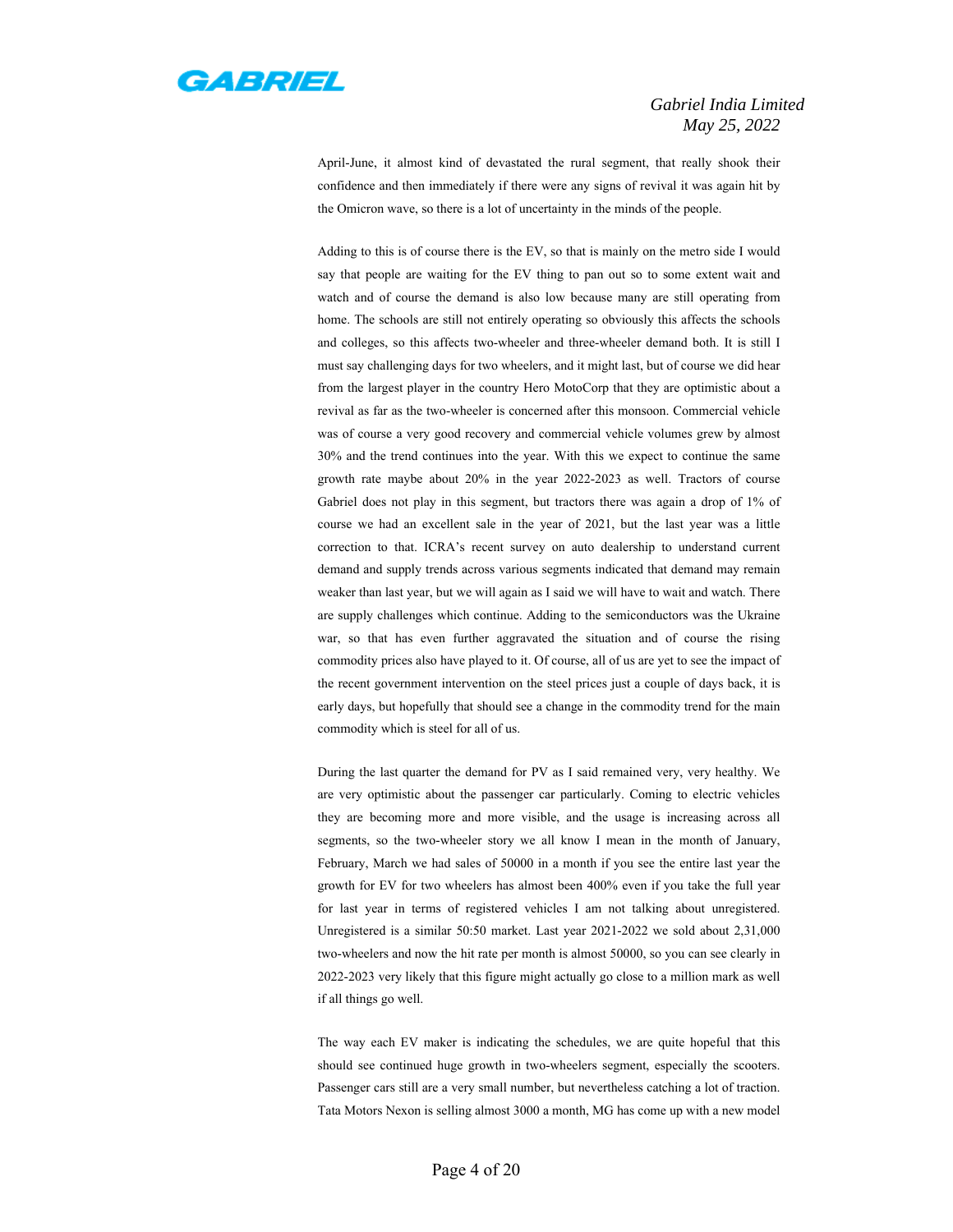

that is also doing well and other players as well getting into the play. There are a lot of announcements from Mahindra, now they will be introducing the concept sometime in the second quarter, on their born electric vehicles as they say, clean sheet electric vehicle platform. So, a lot of action that is bound to happen in passenger car space as well. Three wheelers yes, of course the adoption there has been highest, and the conversion will be the highest so easily we can see more and more three wheelers getting converted to EVs. So, this is in short just what industry did look like last year and of course also to some extent indicated as to how it will pan out in this year as well in terms of 2022-2023.

Now, moving to the numbers, I will take it through the slides quickly. We of course have to start with the COVID because COVID while we say it is behind us, we all hope it is behind us, but there is again a prediction of a fourth wave. Hopefully it will be mild, and people are going for the third booster shot. In our group also we have decided to extend the booster shot to employees. So hopefully we should not see any adverse impact of COVID, nevertheless, just to mention that our precautions continue, we being a very conscious company and a group, we continue to take all the precautions as regards COVID appropriate behavior.

Now moving on in terms of the results, we had an excellent quarter in Q4 the best ever actually, so we did a sale of Rs. 684 Crores, which is highest by long margin, yes, this does have the commodity impact to some extent, but even if you discount that it still has been the best quarter ever and in terms of EBITDA we did Rs.37 Crores, which is 5.5%, yes, we continue to have challenges in the commodity that is just not easy, you all know the steel price hike that happen in March and April was really something unforeseen. I mean none of the industry expected that to happen, so yes, the government intervention was actually imminent which thankfully has happened, so we will have to see the impact, but in terms of PBT we have been able to maintain 5.5%, which is Rs.37 Crores for the quarter.

Going to the slide 8, just the highlights revenue for the year again the highest sale year ever Rs. 2,332 Crores, which is compared to last year of course this is a COVID year, the growth is almost 38%. EBITDA for the full year is 6.3%, so again if you see the growth over FY2021 it is 42.3%. Yes, I have to again mention that this year in 2021- 2022 we had a month of COVID impact actually almost two months of COVID in the month of May and to some extent in June as well, so the year was not completely free from COVID, but yes, despite that I think the company did manage really good sales for the year. PBT was Rs. 126 Crores which is 5.4%, again a growth of 62.3% compared to FY2021. Balance sheet net cash position of almost Rs. 280 Crores, cash flow from operations to the tune of 96 Crores compared to of course the higher in last year of Rs. 204 Crores. In the year we incurred capex of almost Rs. 67 Crores.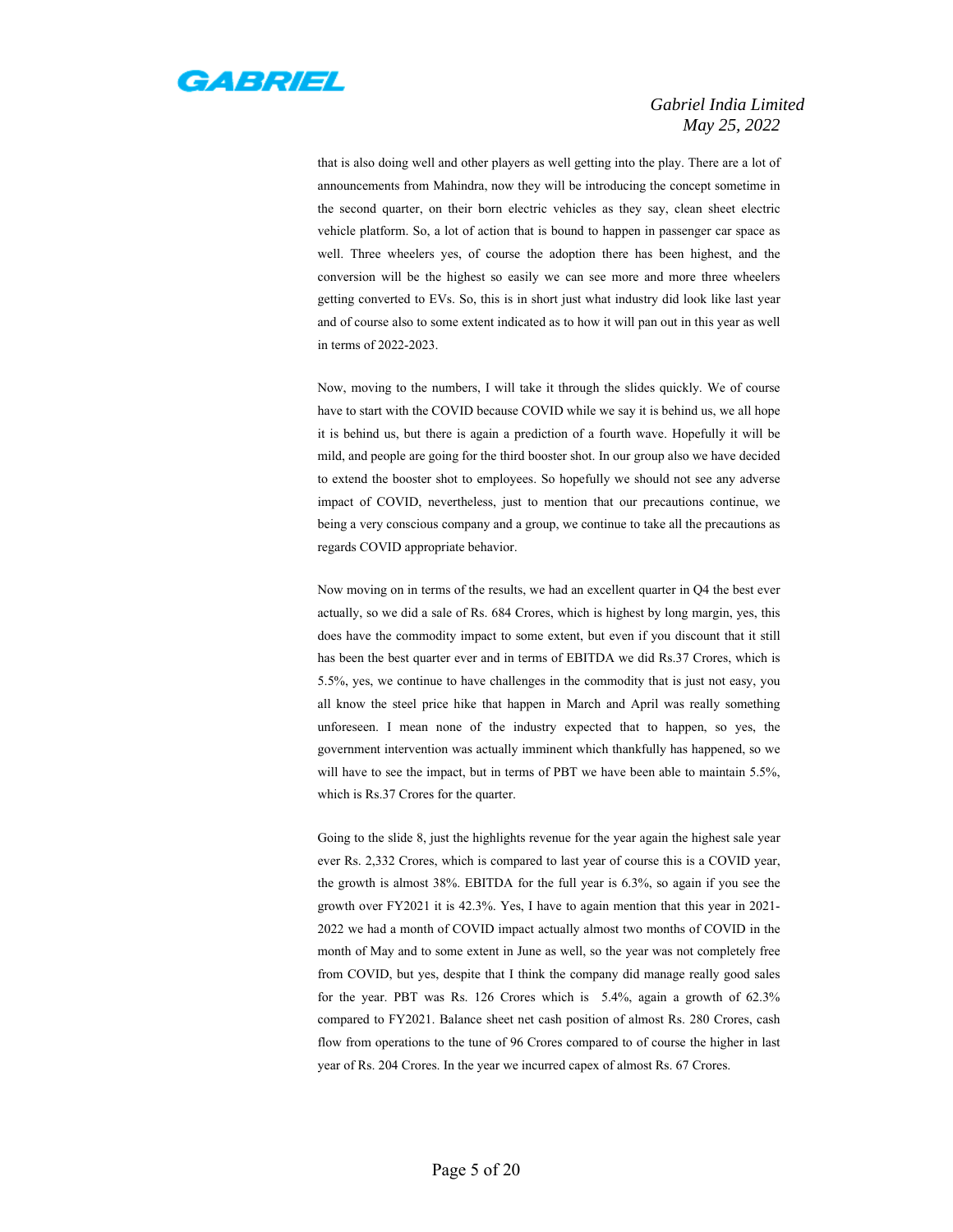

Going to slide 9, these are again the same numbers I am not spending time on that. We move to slide 10, giving the trend. Yes, the EBITDA trends have been under pressure mainly while we have got the raw material compensation from the customers, the impact because this increase has happened quarter after quarter, there is no abatement in sight obviously displays even on a simple arithmetic even if we get a 100% compensation there is an impact on the margins. Coming to slide 12 is again the trend, so if you see on the full year basis EBITDA has started moving up. EBITDA, PAT and ROC both have started moving up from the down trend in the last year 2021. The net working capital days also has reduced to 17 days. The rest are the key ratios, I just spend may be on the slide 14, which is a segment mix, so the passenger car sales did quite well last year and even CV started by doing very good volume, so you will see a shift to that extent slightly.

In terms of aftermarket, we have 12%. Exports of course was a good year for exports, we crossed Rs.100 Crores of exports in the year, but yes, unfortunately I must also say that we have been hit by the Russia war because part of our exports was to Volkswagen of Russia, we will have to wait till those volume start back. Coming to the next slide, which is on two wheelers and three wheelers, which is 66% of our sale, our market share continues to be 25%. Our engagement with all OEMs remains as strong as it was. We continue to get awards, we got an award from Honda Motorcycles for new product development which is a very key category of awards especially being a global company and the world leader in two-wheelers. So that is a very prestigious award that we have got.

We also got an award from TVS Motors for quality, cost and delivery, so we have in fact strengthen our relationships based on solid performance of the products and programs that OEMs have asked from us. Coming to the passenger car, many of the programs that we had started have started getting into SOP. Some, in fact many of them are doing the new program which can see here on slide 16. Maruti Suzuki code name Y0M, YWD and YFG all these programs are going to start in this year, some in August, some in December, so this will add to the volumes further. The Stellantis has already started, volumes are very low, but the important thing is, this is a global company, which is looking at sourcing opportunities from India, so we are very strongly engaged with them. They have been very satisfied with all the work that we have done so far, and we have had a very good engagement at all levels as far as Stellantis is concerned.

Coming to commercial vehicles, yes, we all know we have a huge market share here, so we continue to have that confidence from the OEMs. Our export program DAF we have got two more programs, we had started DAF export last year, we won the award for best new supplier, so this is a global award from DAF of the Netherlands and in addition just a couple of weeks back we won the Paccar, Paccar is the holding group of DAF so from Paccar we got the ten TPM award which is awarded to only selected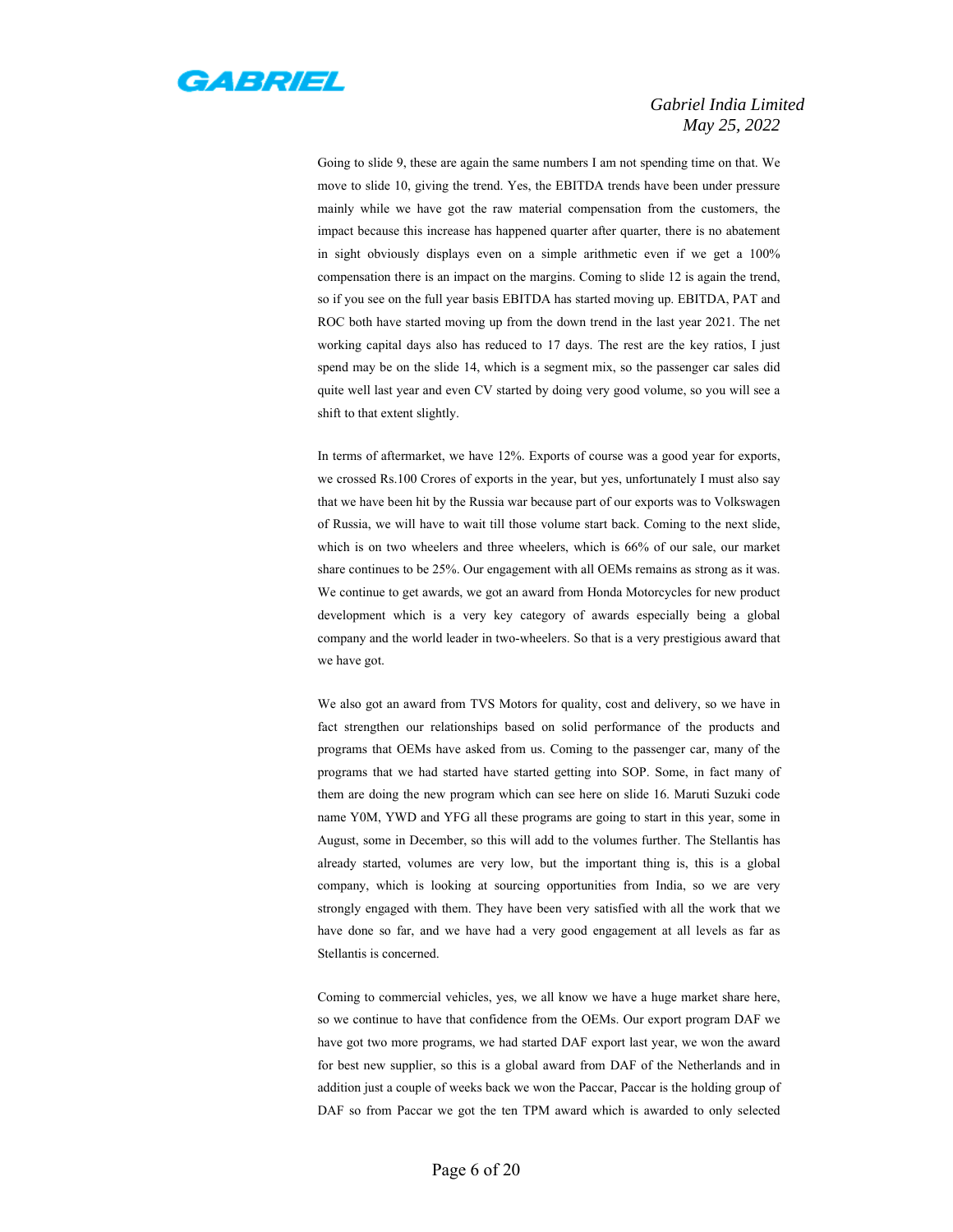

suppliers globally, so we got that award as well, so the engagement with DAF is again very strong. We have already been extended for the DAF Brazil products as well, so that is an addition that has happened last year. Volumes are small but the good part is their confidence in us is growing

After market was a terrific year last year. We did excellent sales of Rs.331 Crores again highest ever of course and that growth story continues. So, we expect to build on this further going forward. Exports I have already mentioned this is slide 19 shows exports yes, there is a setback which is temporary. Volkswageon is also working out alternatives to this production in Russia, but we will have to wait and watch for some time.

Balance sheet again capex I just mentioned the capex we did Rs.68 Crores for the last year and the main capex was the Tech Center. We have started our new Tech Center, four wheeler Tech Center. It is a really beautiful building and also, we have our own small test track for noise testing alongside tech center and we have all the latest equipment with provisioning for additional seats in terms of engineering design.

We also expanded in our casting front to reduce our dependence on China, so that has already happened I mean the tonnages almost gone double as per our casting capacity is concerned it is almost close to 300 tons a month now. In Dewas plant we are ex,panding to have a new paint line to improve the quality and of course to improve productivity and efficiency of the whole paint line. These are the key capex for the year 2021-2022 and these are the cash flows, etc., I will not spend time on this, but I rather leave the floor open for questions from you. Just one point that of course the dividend, yesterday we declared a final dividend of Re.1 in addition to the already declared 55 paisa for the total dividend stands at Rs.1.55 paisa per share. Now, I leave it open to questions and keen to hear your queries, your clarification, and your suggestions.

**Moderator**: Thank you very much, Sir. Ladies and gentlemen, we will now begin the question-andanswer session. The first question is from the line of Viraj from Securities Investment Management. Please go ahead.

**Viraj:** Thanks for the opportunity and congratulations for good set of numbers in such a challenging environment. Just a couple of questions, first is so in slide 24, you have mentioned about good performance in all end segment, so if you can just provide how this growth has come from existing customers as against new orders and the other question is in terms of number of share of EV sales how much of that we see on Q4 or FY2022, how should we see this scaling up in coming year, so that is one?

**Manoj Kolhatkar:** Thanks, Viraj. Our share with the existing customers you know with some of the customers is actually increasing for sure with Royal Enfield, with TVS, with Maruti Suzuki, with Tata Motors, I can say top of the mind and yes, of course the Honda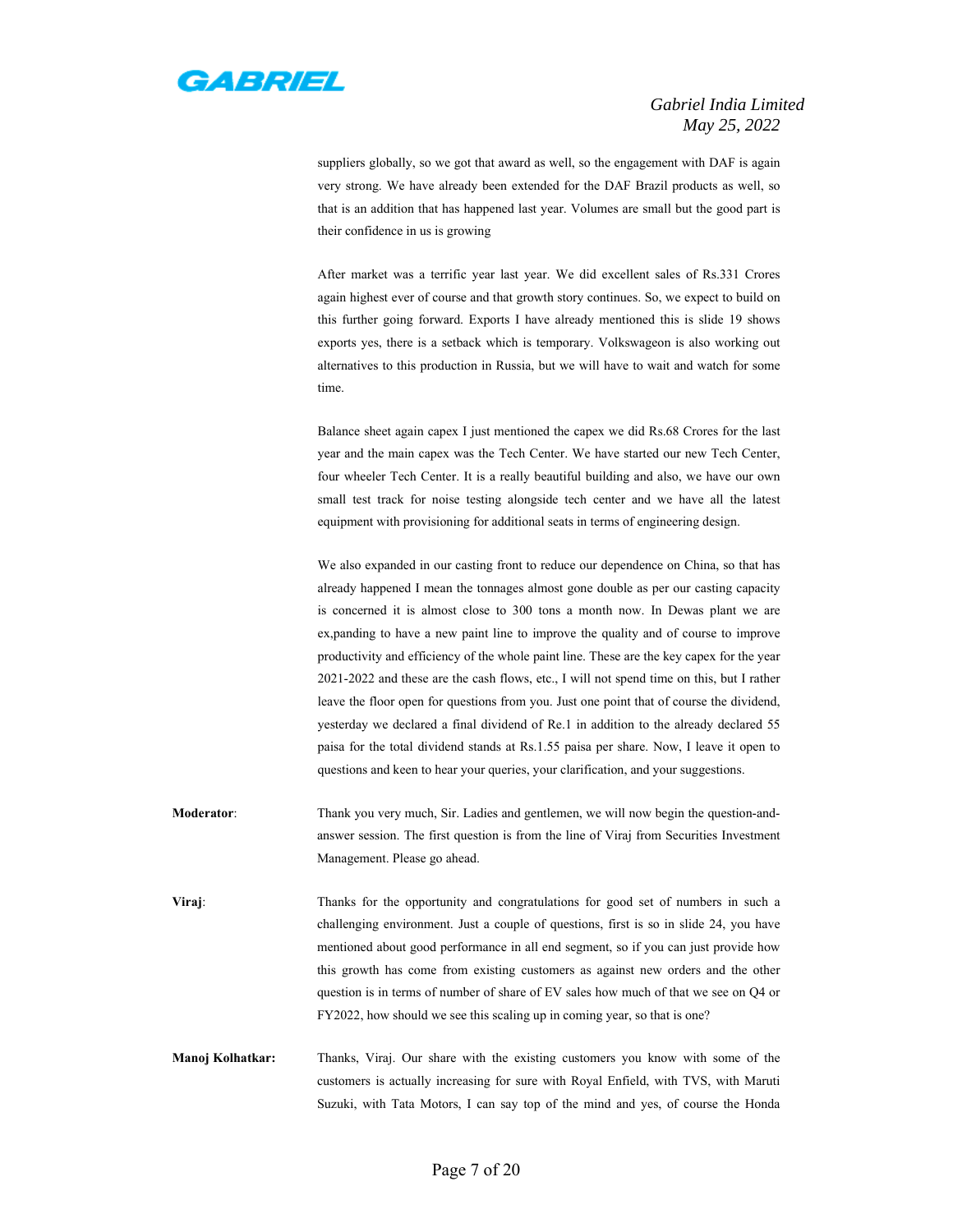

Motorcycles because as I mentioned last year we won the new motorcycle award from Honda Motorcycles, the numbers are yet to come, but that will further increase our association with HMSI. Now talking about electric where we already have over 50% market share so that has been a very solid story, so we are engaged as you know till now we were engaged with Okinawa and Ampere, Ather, TVS and of course Ola. Ola has started doing good numbers now in fact just a couple of days back I did meet Mr. Bhavish Aggarwal and they have expressed great satisfaction on the partnership that we have extended to them in terms of supplying the parts, so the Ola volumes are doing well, so this share of business in EV will only increase as Ola volumes go higher and higher. Now the only player that we did not have in the two-wheeler EV segment was Hero Electric, which is the market leader as you know. I am glad to share that we have won the LOI from Hero Electric for a new model, which will start in Q2 of this year, Q2 or early Q3. This is a model where the volumes that they have indicated in year 2026-2027 are likely to go by a million, so this is a huge order, the order size itself is over Rs. 250 Crores, so this is one very good development. So we now have in terms of EV two wheelers where the conversion is happening extremely fast in fact there are some cities where the penetration of EV has already hit 17% in 2022, which is really very encouraging in fact what they said was the penetration go to 20% by 2025 was the general prediction, we are seeing 17% penetration already in couple of cities in India. So now with this addition of Hero our entrechement in EV two wheelers becomes even more stronger with Ola volumes going up this 50% we will immediately see an increase to 55%, 60% so the EV two-wheeler story is really quite strong.

**Viraj**: This Rs. 250 Crores order which you said that is over what life cycle or that is the annual volume you are talking about?

- **Manoj Kolhatkar:** That is annual volume. I am talking about the peak annual volume as per numbers they indicated. Yes, the numbers obviously we do not know how the vehicle will perform in the market, but just going purely by the numbers they have indicated that is the volume size, if you see the program life, it will be much more.
- **Viraj:** So, this will be couple of models, right not just one?
- **Manoj Kolhatkar:** This is just one model.

**Viraj**: Second question is on margin side, you mention that on the RM we got price increases, but is a large part of the inflation now in the books, so we expect any further cost inflation and related to that how should we understand the margins moving for say 2023, have we got any further price increase, because the mix has been quite favorable and based on the indication that it would be more favorable in 2023 especially with CV, aftermarket coming up?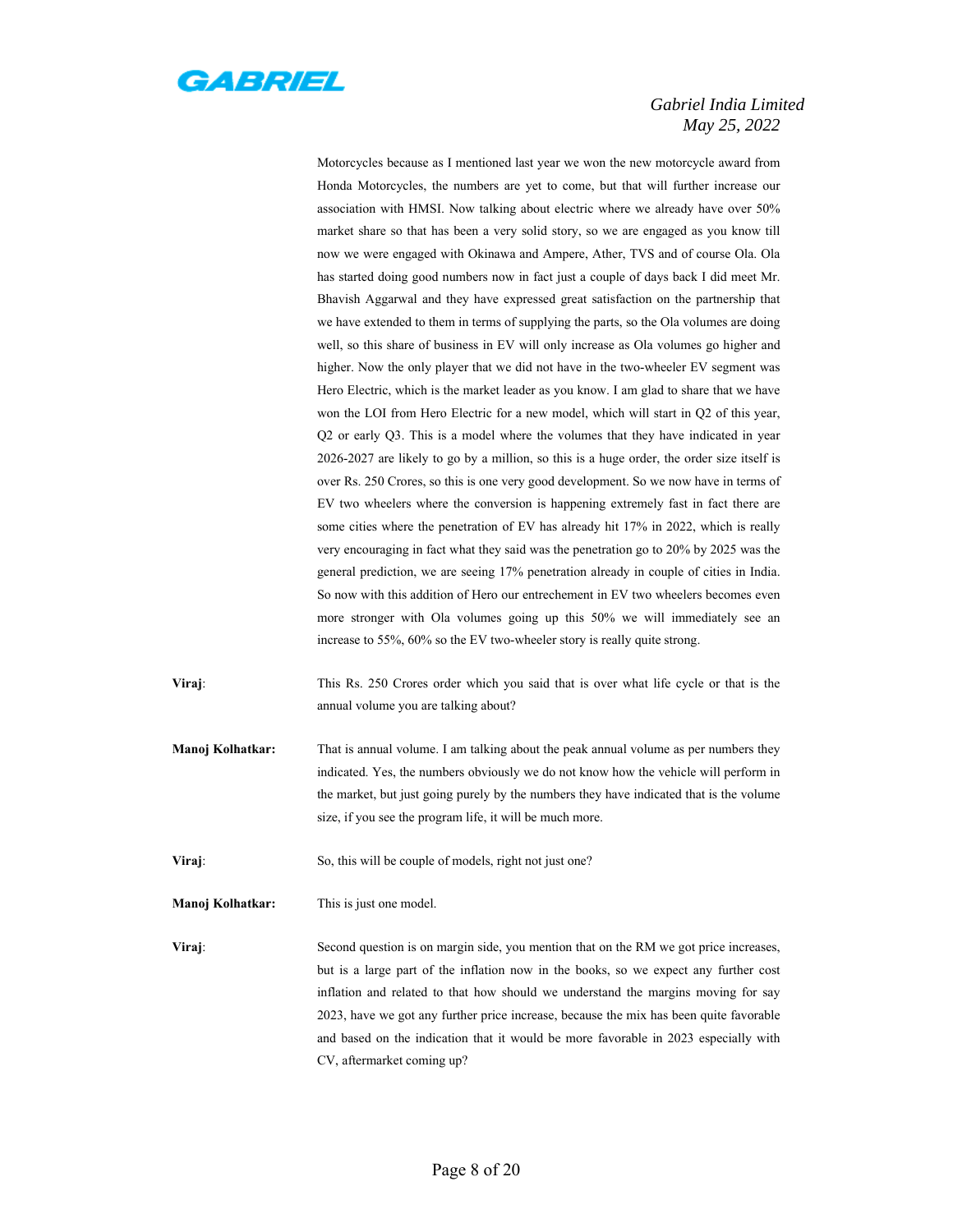

**Manoj Kolhatkar:** Viraj, your voice is not entirely clear, but I will try to answer that, I hope I got what you are asking. In terms of our raw material compensation, we get almost I would say 95% back to back with OEMs. So if you look at the steel, aluminium, rubber and oil I mean these are the key components that go in our front fork so we get from all OEMs back to back arrangement, yes, maybe it is with a lag it depends three months or six months but we are moving everybody to a three month cycle now mainly the commercial vehicle is a longer cycle, but let us say two wheeler and passenger car, which is a much higher volume game, there we have a back to back arrangement, so we have been able to do that yes, I mean there have been other increases so mainly as you know increases in freight, increase in packaging, increases in every commodity that we speak currently some which are not direct material so that would not get covered. Of course, we have been requesting OEMs to support on that front as well, yes, hopefully something of that should get materialized in 2022-2023, so yes, we are pushing it very hard. We have taken a focused effort and kind of focus exercise in the company to get compensation beyond raw material composition. **Viraj:** Just one more question if I can squeeze in, in the last call we briefly talked about the parent and our participation in PLI so is it final now, if you can provide some plans, if you can provide some details of our plans, what segment we will be looking at, what are the capex or the investment and our play? **Manoj Kolhatkar:** Actually, we have zeroed down on a particular product category, so we are right now doing the market research on that particular product. Since it is early days, I am not able to share more with you at this stage. **Viraj**: Okay, so it will be outside of the traditional ride control product? **Manoj Kolhatkar:** Yes. **Viraj:** I will come back in queue, thank you. **Moderator**: Thank you. The next question is from the line of Lakshmi Narayan from ICICI Prudential. Please go ahead. **Lakshmi Narayan**: Thank you. A couple of questions, over the last couple of years we have done a good job in reducing the conversion cycle wherein we see that we have actually reduced the inventory levels, etc., right, so what is the plan forward, can we maintain at this level, or you think it will normalize to the 2018 levels? **Manoj Kolhatkar:** Lakshmi, if you are talking of working capital efficiency or our efficiency of inventory turns, I think that we can improve even further this is certainly not done, I think there is

still scope for improvement and there are very clear efforts going on and, in some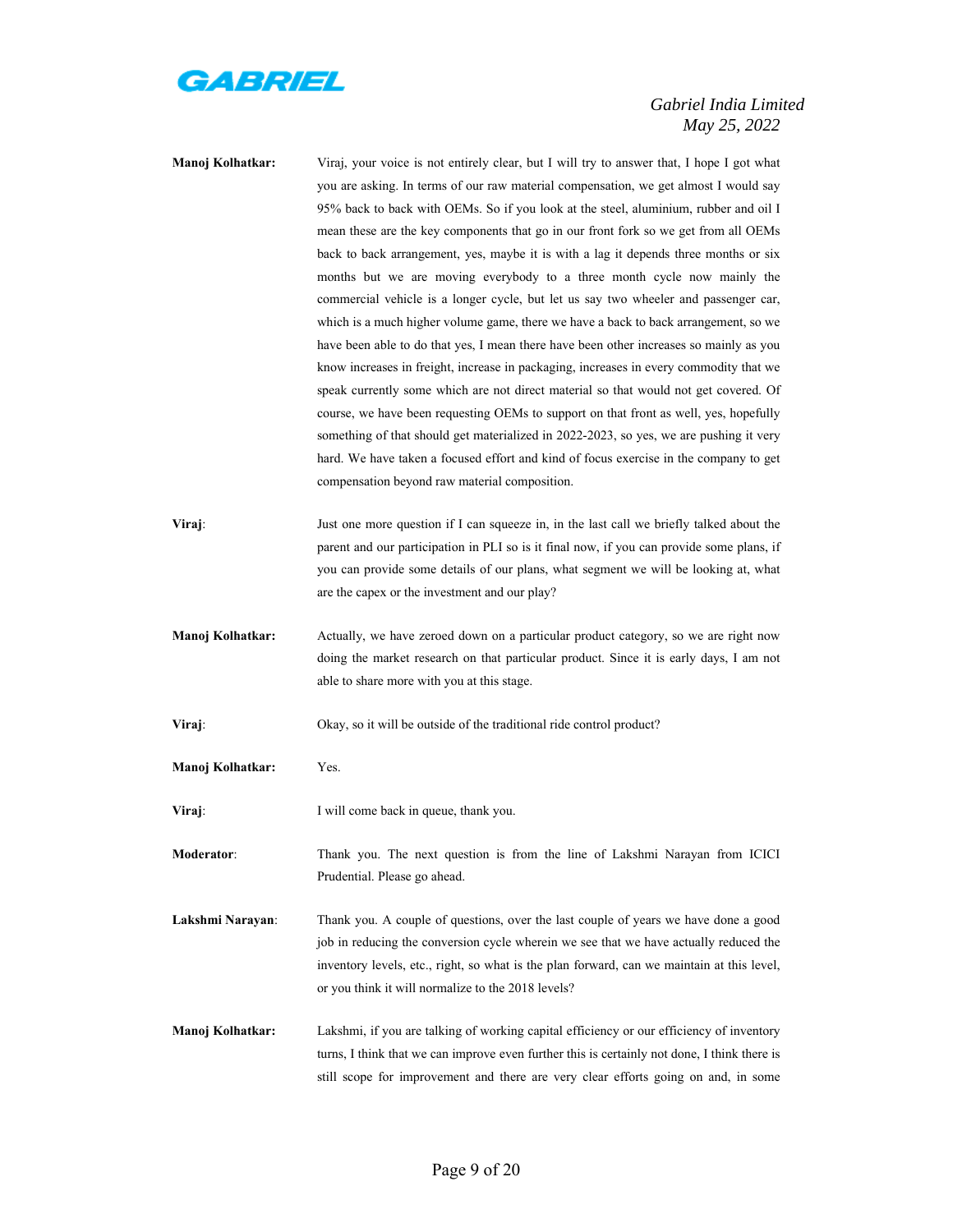

initiatives, going on in terms of leveraging SAP to a much larger extent to give us better efficiencies in terms of the inventory and scheduling.

**Lakshmi Narayan**: Got it and what kind of capex you intend to do for FY2023?

- **Manoj Kolhatkar:** FY2023 mainly will be over Rs. 100 Crores, it would be in the range of I would say Rs. 120 Crores.
- **Lakshmi Narayan:** And can you split between maintenance capex and growth capex?
- **Rishi Luharuka:** Give and take we do roughly Rs. 20 Crores to Rs. 30 Crores odd of maintenance capex every year and the remaining would for strategic projects or for debottlenecking of the capacities.

**Lakshmi Narayan**: Got it and you touched upon freight expenses, so with our increase in freight expense so last year if you look at it, we incurred in freight and forwarding close to Rs. 30 Crores, how is that this year?

**Manoj Kolhatkar:** You mean what will be the freight expense this year?

**Lakshmi Narayan**: Yes, last year we incurred Rs. 29.7 Crores expenses?

**Manoj Kolhatkar:** I do not have the figure offhand online, but maybe we can come back to you I will just refer Rishi just referring to that, but just to say that freight has been increasing especially exports both inbound and outbound, in imports and exports outbound been going up by four times and five times, but the good part is the cycle is changing, we are seeing a bit of easing in the freight rates as well, we have seen almost \$500 per container reduction already so we are hopeful that the freight rate should start easing off, the fuel price also you saw the latest government intervention with that it should ease off, Rishi, you have the figure, so the figure is Rs. 42 Crores for this year.

**Lakshmi Narayan**: So from 30 it went to 42 Crores.

**Manoj Kolhatkar:** Last year we did Rs. 1700 Crores and this year we did Rs. 2300 Crores.

**Lakshmi Narayan**: Fair enough. Material margin over a period of time this is at 32% odd, right and we exited last year at around 25% so there has been a drop in material margin so how fast we can go back to at least 25% material margin?

**Manoj Kolhatkar:** Lakshmi, I think for sure once the commodity trend starts reversing we will see that happening, so difficult to say, it is not only me, but the entire industry expected price correction will start in April 2021, which never happen, but the only thing is if you see the early signs now and also there was an article sometime back about the futures of steel, which is expected to come back to the earlier rates by the end of this year and the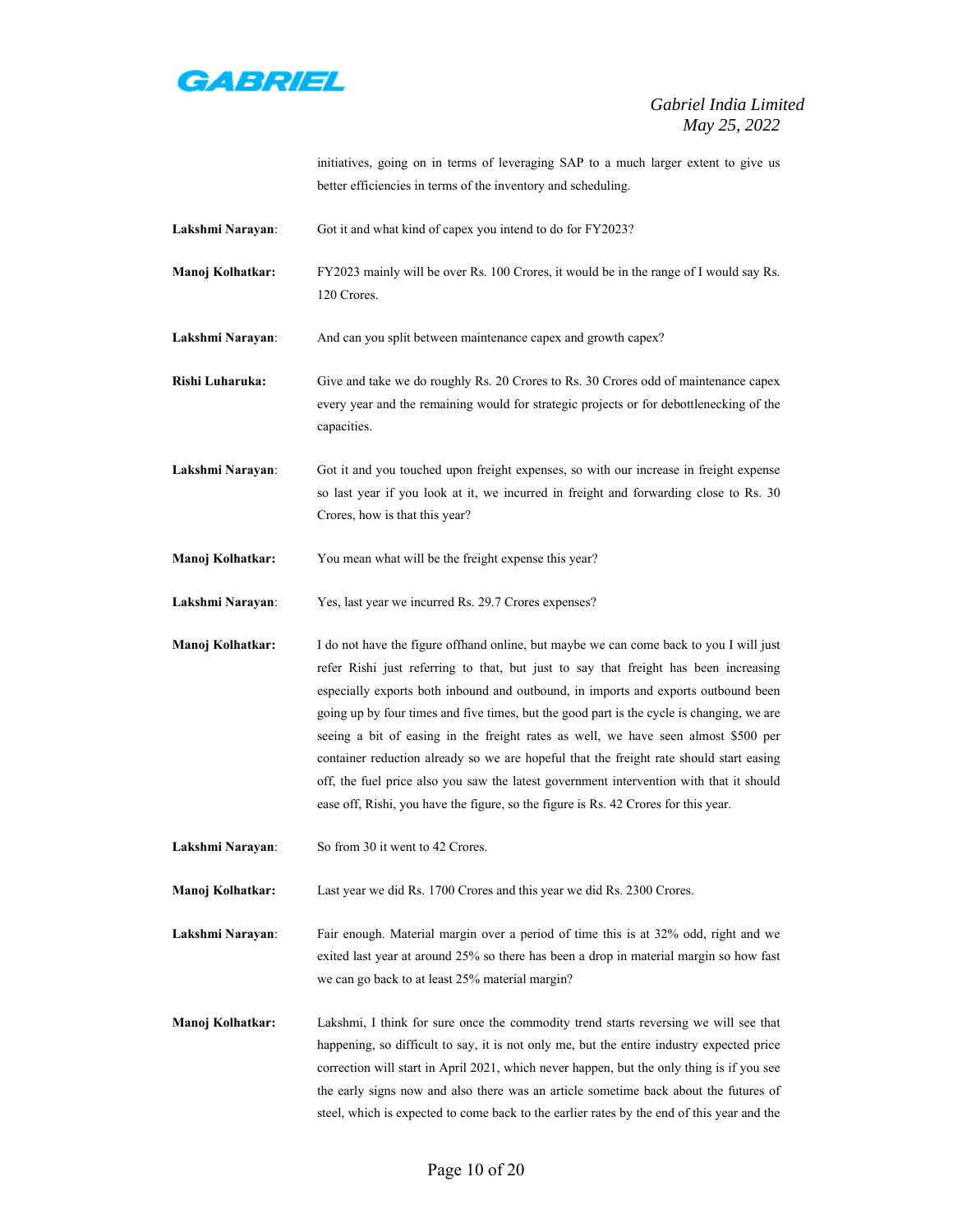

latest government intervention that happened a couple of days back, the fuel price reduction, container freight reduction, so we hope that the cycle should start turning. I really cannot guess whether it will happen in Q1, Q2, it is very difficult, but the margins will surely come back, that is the market side. Now second is what can we do internally, so again we just had our annual goal setting workshop in a month of April, where each of the team has been tasked with a clear focus on margin improvement both on the sales marketing side plus also on the raw material the production teams to improve efficiency, so we will certainly see margins improving from this quarter itself.

**Rishi Luharuka**: Lakshmi just to add to what we had spoken, even if we have a 100% recovery of every single commodity increase that we give it to the vendors with that calculation also there will be a 2% impact on the gross margin owing to numerical impact, mathematical or the denominator, etc., as we call it so that also has to be factored into. This is an amount that can reverse only when we see a downward cycle.

Lakshmi Narayan: I did not get that part, can you just elaborate of it?

- **Manoj Kolhatkar:** It is like just let us say my price is Rs.100 and my raw material is 70% and our raw material goes up from 70% to 80% so my RMC and Rs.10 increase I will get a compensation of that so my price becomes 110, so 70% becomes 72.7% even if I get 100% compensation that effect is playing out again I would say it not only for us, it is for the industry and yes, the OEMs are themselves under pressure, they have passed on several price increases it will start turning unproductive on the demand side if it goes on like that, so we will have to, up to this year we have decided that we should pursue this in a focused manner.
- **Lakshmi Narayan**: Got it and one strategic question, so if five years back when you thought the organization and when you plan for a few things sitting in FY2017, what are the things which have actually positively surprised you and you have actually gone ahead of your expectations and which are the ones which did not meet your expectations I am leaving the COVID aside right, so for the last five years how we have strengthened the company better and what is the plan forward now?
- **Manoj Kolhatkar:** There are several points on that one is clearly our quality offering to the customer has improved significantly as I said while we keep sharing awards, award is a manifestation of the confidence of the customer in us, so that is why we keep sharing the awards with all of you, so the quality image, the quality perception has for sure improved, which is so very important in the auto component industry, that is one. Second our technology capability has improved in two wheelers and in four wheelers also it has significantly improved now, that is how you see more and more business pipeline coming through. The third is exports we have unlocked some key marquee customers which should help unlock many more. We took a lot of time in unlocking that, but now with these marquee customers in our kitty we should for sure improve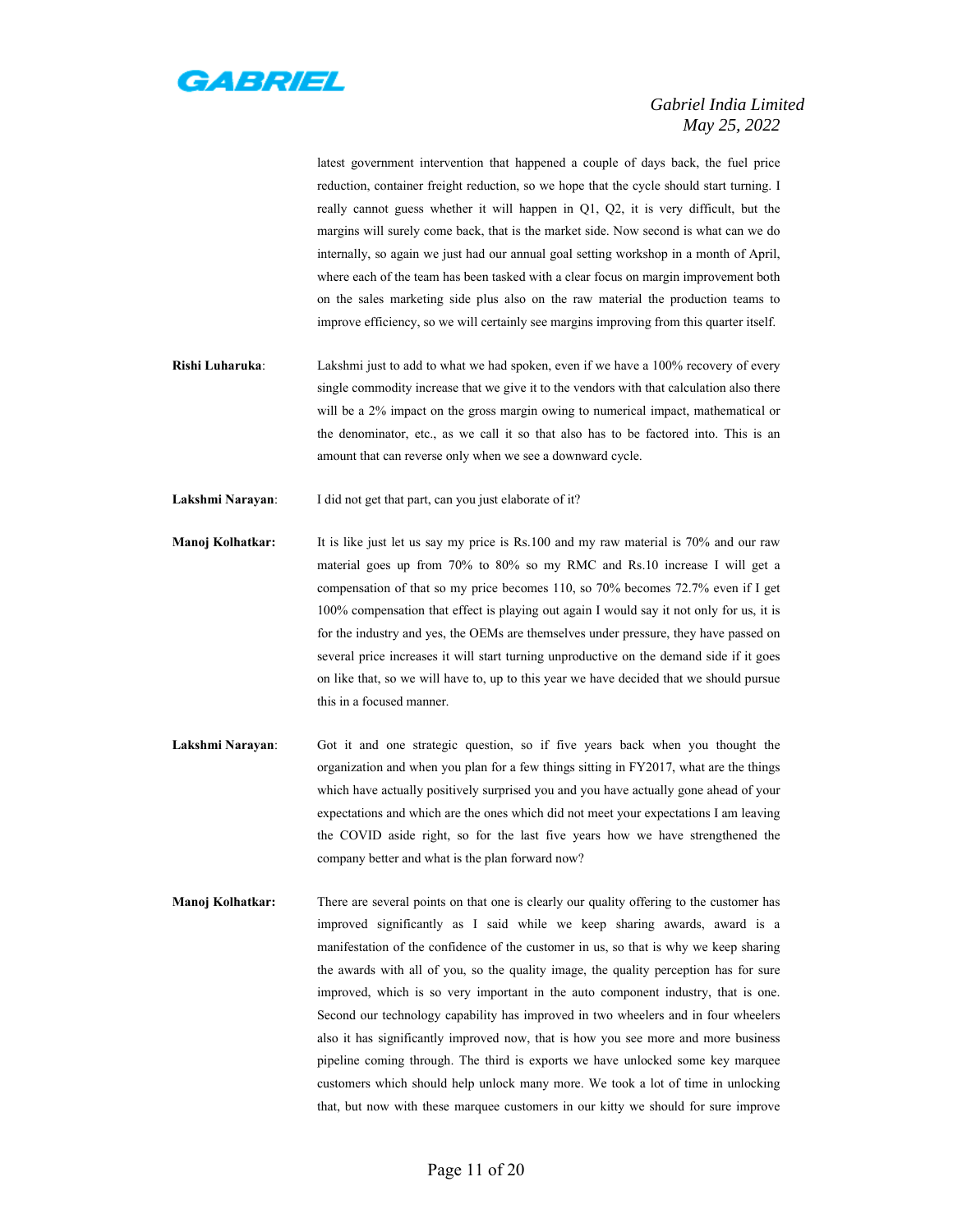

that even further. The other point is the overall customer relationship aspect both from the company side and the group side has also improved significantly at least with the key customers that has been another good story. Our focus on cash management has also I would say been improving yes, we cannot forget the COVID year, but even COVID year I think we were not so badly placed compared to the rest of the industry, so these are some of the good points. Of course, the EV sales, EV market share in two wheelers is for sure a success story that is one more thing, so if you ask me these are some of the things on top of the mind I can share as the positives.

- Lakshmi Narayan: If we look at the EBITDA margins have actually declined gradually from 9.3% to 6%, right, now I think this will claw back to a better level whether it will take one year, two years because then how do you plan for the next five years?
- **Manoj Kolhatkar:** Like you asked the question, what has been a positive surprise, the negative surprise has been this commodity, which has really hit again all of us completely, unforeseen kind of situation, so it will take some time for us to claw back to that. Target remains double digit. We are taking exercise internally to still to push towards double digit. Time frame is honestly, Lakshmi difficult to answer.
- **Lakshmi Narayan**: Sir, one last observation from my side, what has happened as a group we take 2% fee on our revenues. Now from an inflation point of view what happened is that the parent keeps getting higher share, right and that actually has a double impact for shareholders because the EBITDA margin is going down and the inflation is actually hitting, right. From a number point of view if you should look at the fee to the parent has actually gone up 14% in the last four years from FY2019 to FY2022, the absolute dividend payout to minority shareholders had gone up only by 3.3% on a cumulative basis, right, how do you address this because it is actually creating difficulty for shareholders and the inflation is good for the parent. Have you thought about it and have you discussed with the board and any views on that?
- **Manoj Kolhatkar:** Lakshmi, difficult for me to take this on the call, but I have noted your point, I can tell you that in terms of the group there has been, like the Hero order that I just mention I would say mostly come from our group support. Similarly, there are several other business connections that we make, like the improvement in share of Maruti. While the Company has performed, but there are so many players, there are four players, there also this is where the group support for sure comes.
- **Lakshmi Narayan**: Even I completely agree on the group thing because that is the group has to be compensated, the only thing is that instead the percentage of the revenue if you can actually think about percentage of the PBT then the interest are much better aligned.
- **Manoj Kolhatkar:** Lakshmi, I have noted your point.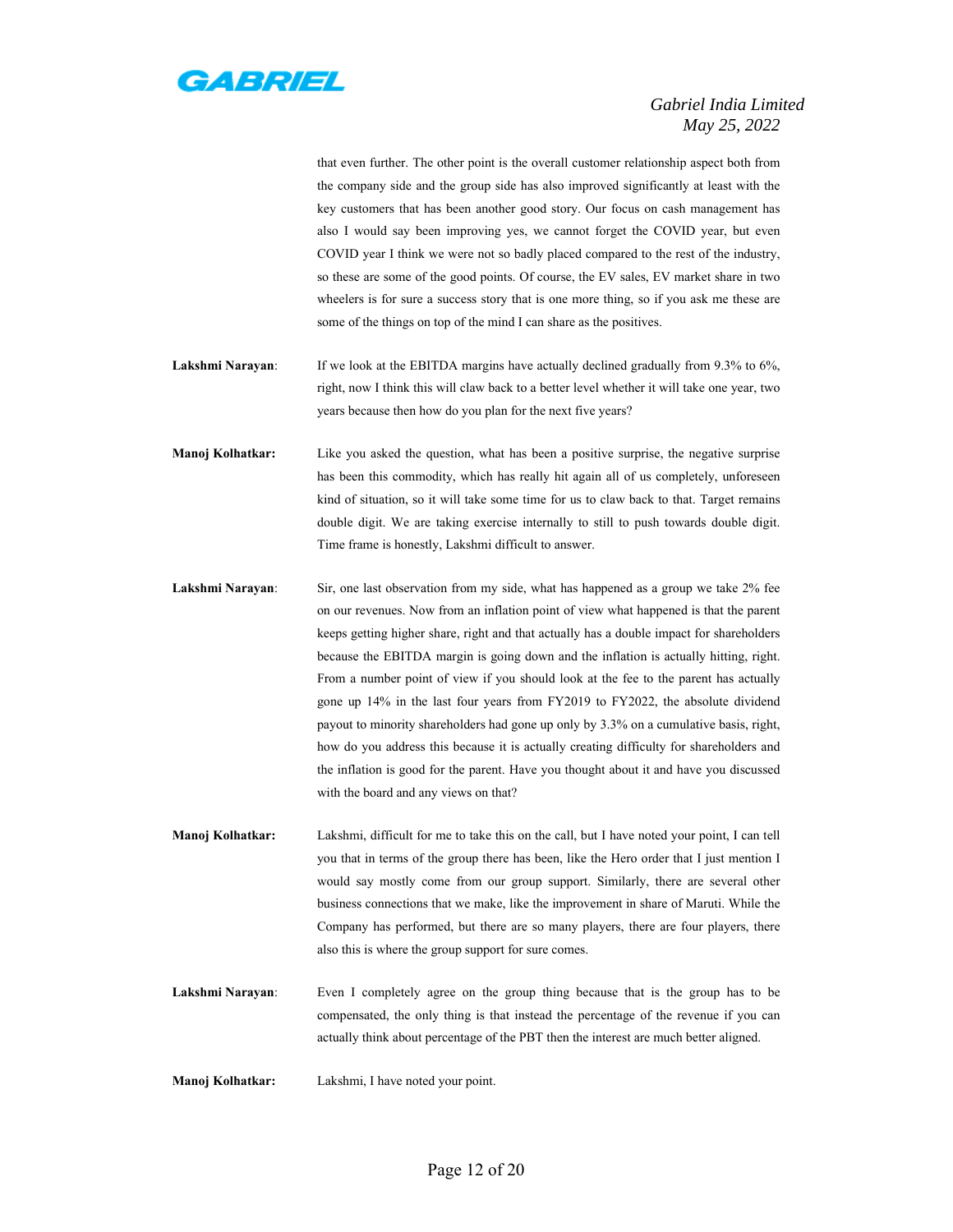

| Lakshmi Narayan: | Thank you so much.                                                                                                                                                                                                                                                                                                                                                                                                                                                                                                                                                                                                                                                                                                                                                                                                                                                                                                                     |
|------------------|----------------------------------------------------------------------------------------------------------------------------------------------------------------------------------------------------------------------------------------------------------------------------------------------------------------------------------------------------------------------------------------------------------------------------------------------------------------------------------------------------------------------------------------------------------------------------------------------------------------------------------------------------------------------------------------------------------------------------------------------------------------------------------------------------------------------------------------------------------------------------------------------------------------------------------------|
| Moderator:       | Thank you. The next question is from the line of Priya Ranjan from HDFC Asset<br>Management. Please go ahead.                                                                                                                                                                                                                                                                                                                                                                                                                                                                                                                                                                                                                                                                                                                                                                                                                          |
| Priya Ranjan:    | Thank you. Sir, my question in terms of the price recovery or in terms of the inflation<br>how much we have got the inflation benefit in terms of top line and how much is under<br>recovery in terms of commodity pass through is still in the numbers?                                                                                                                                                                                                                                                                                                                                                                                                                                                                                                                                                                                                                                                                               |
| Rishi Luharuka:  | For the full year 8.5% is on account of the commodity and the remaining would be<br>volume, on the count of recovery percent we are of course 85% including all the<br>segments.                                                                                                                                                                                                                                                                                                                                                                                                                                                                                                                                                                                                                                                                                                                                                       |
| Priya Ranjan:    | Can recovery go beyond 90% or mostly it is fixed gets at around 90% level?                                                                                                                                                                                                                                                                                                                                                                                                                                                                                                                                                                                                                                                                                                                                                                                                                                                             |
| Rishi Luharuka:  | Answer to you is yes, it can go up one part of these businesses which is 13% is after<br>market, there such kind of commodity indexation is difficult because it is also<br>dependent upon what the competition is doing with regards to the price, second is with<br>regards to some of the segments which have got a longer settlement cycle, we cannot<br>accrue in the books the impact which will get in the next quarter or in some cases in the<br>next half year. In case of export also the settlement cycles are longer than six months,<br>so there also there is a timing lag, so considering if I remove the lag part of it certainly<br>it can go to $90\%$ .                                                                                                                                                                                                                                                            |
| Priya Ranjan:    | Got it and coming back to the growth aspects, so this year also as you mentioned about<br>two months of impact in terms of COVID and higher market share in two wheeler EV<br>part so how should we look at the growth because the last year growth was also pretty<br>decent even if I remove the commodity benefit in the top line and the secondly what<br>will be the impact of Russia in terms of our export growth, will our export be broadly<br>fattish this year or how should we look at it?                                                                                                                                                                                                                                                                                                                                                                                                                                 |
| Manoj Kolhatkar: | The growth for this year I can only tell you in terms of the industry side they are<br>looking at the passenger car growth of almost 10% and commercial vehicle growth of<br>almost 20% to 25% is what we are looking at, but two wheelers it is a flat kind of<br>scenario we are factoring in I think as I said there was some optimism, but I am still<br>little doubtful whether the demand will improve. Electric two wheelers, yes, the growth<br>story I did already shared we had a 400% growth last year, I do not see why it should<br>not be the same this year where our market share is better, so that is where it stands.<br>After market is quite strong I think the growth there should definitely continue in 20%<br>a year. Exports unfortunately it will actually be a degrowth because we had a good<br>order from Volkswageon Russia and to be honest I do not see that changing for at least<br>$Q1$ and $Q2$ . |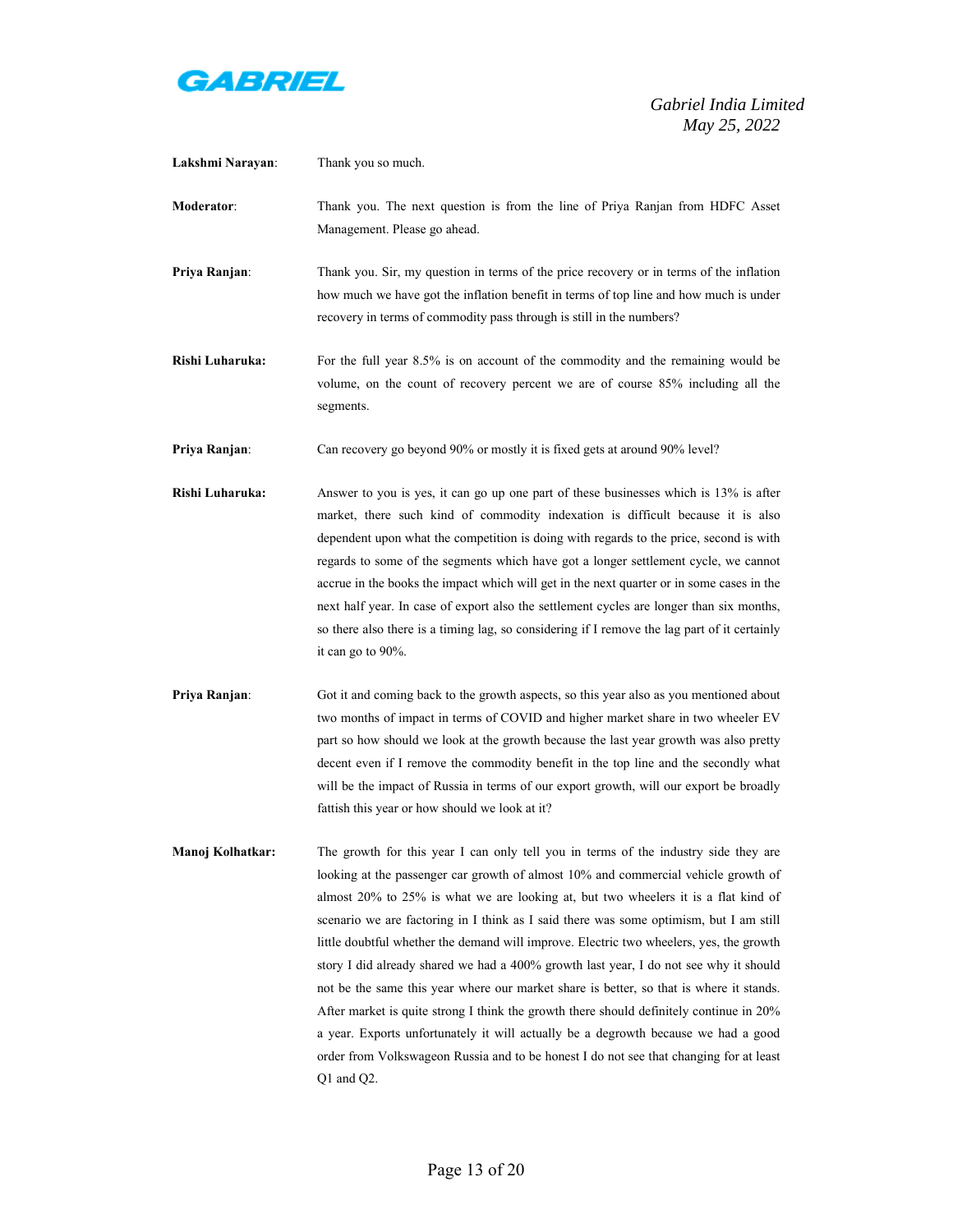

|                       | new wins in last one to two years, so how should we look at market share in the four<br>wheeler, I mean the passenger car side?                                                                                                                                                                                                                                                                                                                                                                                                                   |
|-----------------------|---------------------------------------------------------------------------------------------------------------------------------------------------------------------------------------------------------------------------------------------------------------------------------------------------------------------------------------------------------------------------------------------------------------------------------------------------------------------------------------------------------------------------------------------------|
| Manoj Kolhatkar:      | We were hovering around 20% earlier now it has already gone to 23% and I think in<br>the next three to four years this can definitely go more towards 28%.                                                                                                                                                                                                                                                                                                                                                                                        |
| Priya Ranjan:         | Got it and lately we have seen a lot of movement in the railway side, so in terms of<br>wagon procurement, new types of wagon etc., so I think our market share even in<br>railways is very pretty significant so what is our sense in that segment growth maybe<br>for the next one or two years?                                                                                                                                                                                                                                                |
| Manoj Kolhatkar:      | Yes, the tender are yet to come, but yes, there has been news that they are adding 4,300<br>coaches etc Yes, last two years have been pretty bad for railways, the figures have<br>been flat actually or negative. So, this year if those plans actually convert into tenders<br>we will certainly see a growth in railways, we will have to wait and watch for that.                                                                                                                                                                             |
| Priya Ranjan:         | Lastly in terms of localization I think past two, three years part of the capex has been<br>going in terms of localization, but still we are not able to see that benefit in terms of the<br>gross margin, why do you think I mean is it something there is a lid-lag impact on that<br>or what is your sense on that?                                                                                                                                                                                                                            |
| Rishi Luharuka:       | These projects of localization which we classify in the core 90 program on a year basis<br>has given us results that we have desired. Having said that there are other factors which<br>have also contributed in terms of increasing the RMC percentage, to give you a<br>ballpark number 0.5% to 0.9% has been the benefit, which we have guide out of these<br>programs.                                                                                                                                                                        |
| Priya Ranjan:         | Got it. All the best, Sir. Thank you.                                                                                                                                                                                                                                                                                                                                                                                                                                                                                                             |
| <b>Moderator:</b>     | Thank you. The next question is from the line of Aniket Mhatre from HDFC Securities.<br>Please go ahead.                                                                                                                                                                                                                                                                                                                                                                                                                                          |
| <b>Aniket Mhatre:</b> | Thanks for the opportunity, Sir. just on the two-wheeler EV outlook, I just want to<br>check with you while we have seen a lot of news flow around the capacity ramp up<br>from players we are also hearing they are facing chip shortage issue which are<br>hindering the ramp up per se and also the reason fire incidents could have sort of<br>hampered the momentum, so if you could talk about how you are seeing this growth<br>rate in two wheeler EV going forward that would be useful, of course for you and for<br>the industry both? |
| Manoj Kolhatkar:      | Yes, there has been fire incidences that had happened, but if you see even in the last<br>month let us say April and even May is going I think people have accepted that and                                                                                                                                                                                                                                                                                                                                                                      |

**Priya Ranjan**: Understood and in terms of our market share in four-wheeler I think we have got many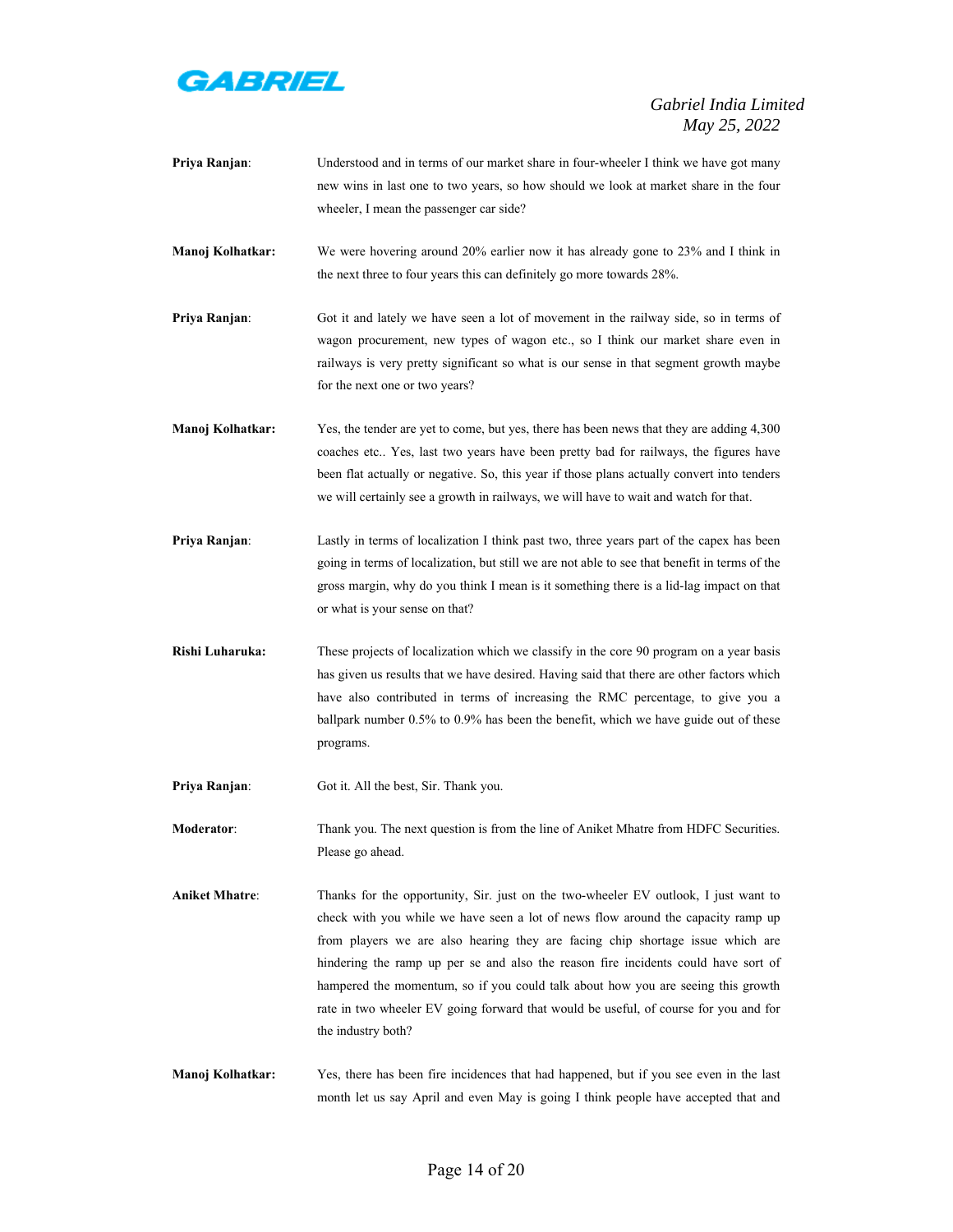

moved on, I do not think you know because the proposal of EV is very compulsive, the payback is really solid especially the fuel price is going higher, your recovery of initial higher vehicle cost if you look at the total cost of ownership in I think two-and-a-half years at the current sale rate, so it is compulsive to switch over to EV. Any new thing is going to have issues so we are seeing with fire some of it have been blown a bit out of proportion as well, so I do not see that impact, yes, the positive is that the two wheeler EV makers have taken this and improved the quality and they are working on improving the quality and technology, so that is the positive, I do not see that affecting in a big way, I still believe the 50,000 per month can easily go to 100,000 per month in this year itself for sure. So by the end of the year two wheelers will be in the range of 8 lakhs to 10 lakhs closing to a million two wheelers, I am talking about registered. Unregistered is something which we do not have the figure, but approximately the ratios now there are more registered, so ratios I would say 50:50 for both and as regards to Gabriel I have already told you our engagement is going stronger from let us say Ather, Ola, Okinawa, Ampere all these players the indication that we have for the future month is quite good and increasing, so all reason to believe that this 400% growth last year will get repeated this year as well.

- **Aniket Mhatre**: Understood, so basically you are not seeing any chip shortages per se?
- **Manoj Kolhatkar:** Chip shortages are hitting them, but they have so far managed and the chip issue, it is not behind us for sure, but it is getting eased to some extent, so I do not see chip shortages affecting them in a big way because the overall volumes are still not very big. Even if I say 400% growth is one million compared to 15 million to 16 million for IC engines, I do not see a major issue there.
- **Aniket Mhatre**: Understood and on the PV ramp up part, again we have been hearing a lot of order book backlog again because of chip shortages how are you seeing the industry cope up with chip shortage issue at the moment?
- **Manoj Kolhatkar:** As per industry it says that this will go on for the first half of this year for sure, but there will be no degrowth I will say 10% increase in the PV market is what is the expectation of industry, I think we remain firm on that.
- **Aniket Mhatre**: Understood and coming to the new order wins in the Maruti specifically you talk about three new platforms, are these new platforms or these are upgrades because we have typically not seen Maruti launch three products in one year per se before this, could you specify any specific categories would it be in utility vehicles?
- **Manoj Kolhatkar:** Right so one is a new platform which is YWD of the Maruti Jimny which is doing quite well overseas, this is completely new, you can always say that it is replacing Gypsy, but Gypsy is long gone, so it is a new platform completely and the other two are replacement, yes, one is the new Brezza and other is new Alto.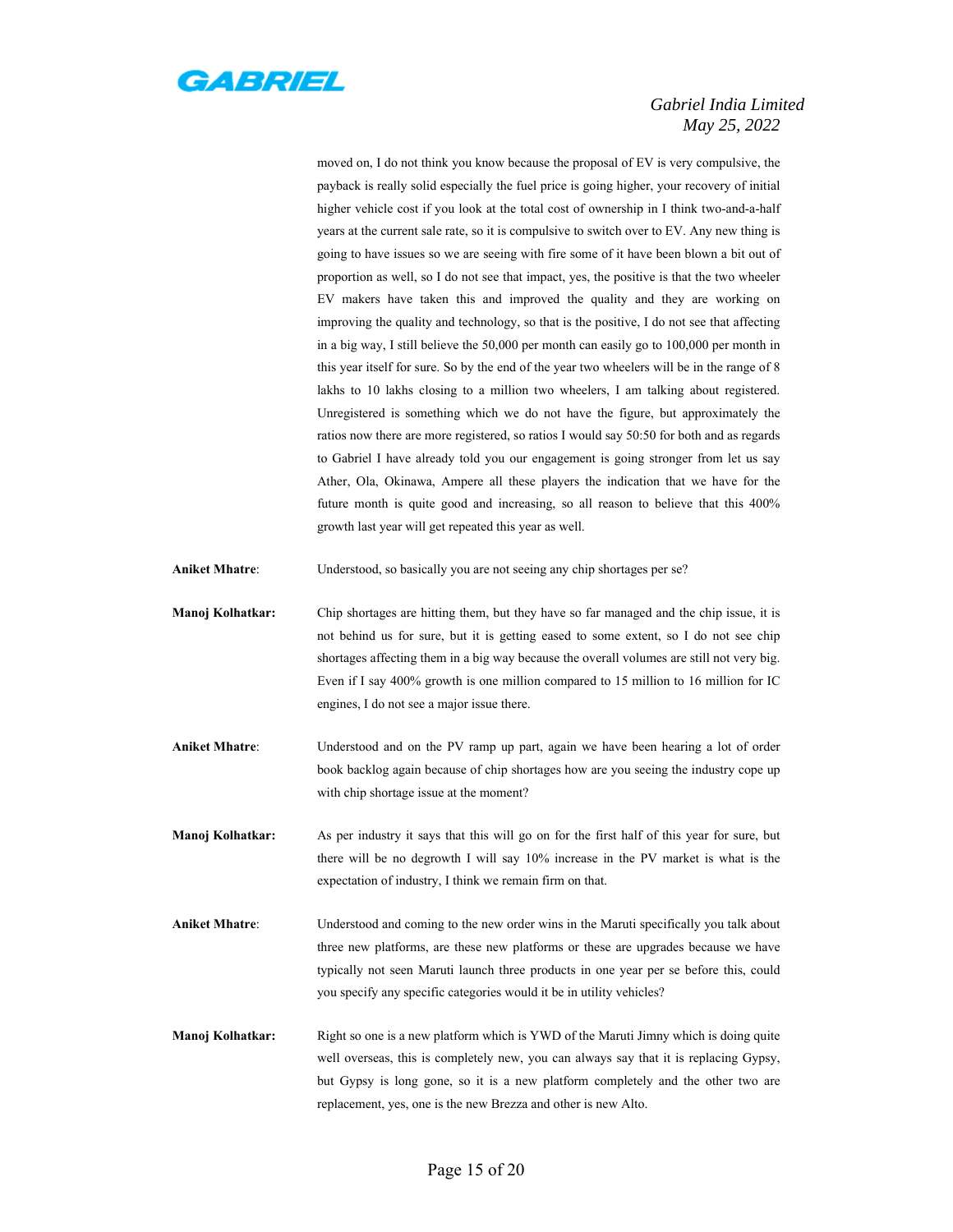

| <b>Aniket Mhatre:</b>     | The new Alto?                                                                                                                                                                                                                                                                                                                                                                                                                                                                                                                                                                                                                                                                                                                                                                                                         |
|---------------------------|-----------------------------------------------------------------------------------------------------------------------------------------------------------------------------------------------------------------------------------------------------------------------------------------------------------------------------------------------------------------------------------------------------------------------------------------------------------------------------------------------------------------------------------------------------------------------------------------------------------------------------------------------------------------------------------------------------------------------------------------------------------------------------------------------------------------------|
| Manoj Kolhatkar:          | Yes.                                                                                                                                                                                                                                                                                                                                                                                                                                                                                                                                                                                                                                                                                                                                                                                                                  |
| <b>Aniket Mhatre:</b>     | Understood, and just finally on the two wheeler part when you talk about flat growth so<br>again given that we have seen three years of a decline in two-wheelers and even last<br>year if you recall as you rightly pointed out we had a COVID hit month so the base was<br>also pretty low despite that you still think it will only be a flattish kind of a growth<br>even this year?                                                                                                                                                                                                                                                                                                                                                                                                                              |
| Manoj Kolhatkar:          | Yes, because some of it is going to show into the EV segment, so EV segment as I said<br>the number is small, but the growth is pretty high so the metro scooter demand will get<br>shifted here, you are seeing that play out in rural segment as well, but overall I still see<br>a flattish kind of figure. Monsoon early indications are not very good while it is<br>predicted to the normal, but pre-monsoon is already deficient, so we will have to wait<br>and watch, difficult to guess, but I would say flat is a better guess to have.                                                                                                                                                                                                                                                                    |
| <b>Aniket Mhatre:</b>     | Understood, Sir. Thank you so much. Thanks and all the best.                                                                                                                                                                                                                                                                                                                                                                                                                                                                                                                                                                                                                                                                                                                                                          |
| Moderator:                | Thank you. The next question is from the line of Sreemant Dudhoria an Individual<br>Investor. Please go ahead.                                                                                                                                                                                                                                                                                                                                                                                                                                                                                                                                                                                                                                                                                                        |
| <b>Sreemant Dudhoria:</b> | Good morning gentlemen, a couple of questions, firstly with the investments that were<br>done in the last financial year 2022 and that are being planned in 2023, what would be<br>the capacity increase that you are looking across segments, that is the first question?                                                                                                                                                                                                                                                                                                                                                                                                                                                                                                                                            |
| Manoj Kolhatkar:          | So, the capacity increase which we have done as I said we have got the new orders<br>from Maruti Suzuki, so some of it is done last year and some will be done in this 2022-<br>2023, this will take care of that additional volume that we have got for Maruti Suzuki.<br>In two-wheeler side EV plus the new Hero electric order that I had already mentioned,<br>Ola pushing the number, we are already invested but yes, we may have to a bit of de-<br>bottlenecking additionally. In addition to capacity of course one important thing that<br>we have done is we are investing in technology so which is not directly capacity, but in<br>terms of our capability, so we have invested in the R&D center, we are investing in<br>developing our own electronic suspension, that program is already under way. |
| <b>Sreemant Dudhoria:</b> | But with the investments that has been done is there a number, which you could share<br>say X units what is the capacity say last year and this would become say so much at the<br>end of next financial year?                                                                                                                                                                                                                                                                                                                                                                                                                                                                                                                                                                                                        |
| Manoj Kolhatkar:          | Number of units I do not have an answer right now for that, but we will revert back to<br>you on that, it is roughly 40 million, but in terms of exact with these additional<br>investments we will have to get back to you.                                                                                                                                                                                                                                                                                                                                                                                                                                                                                                                                                                                          |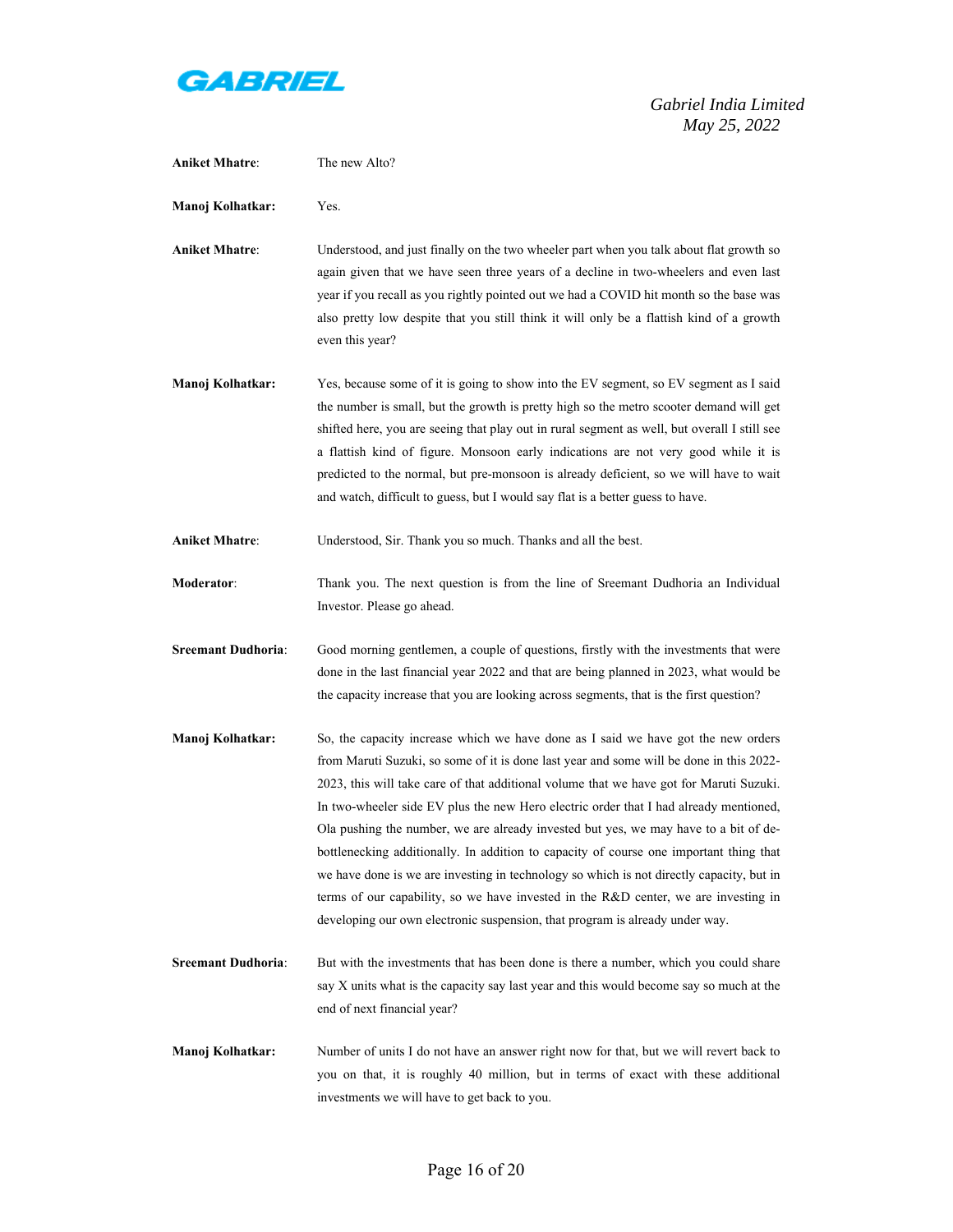

| <b>Sreemant Dudhoria:</b> | In this context wanted to understand at present what utilization levels we are running<br>at?                                                                                                                                                                                                                                                                                                                                                                                                                                                                                                                 |
|---------------------------|---------------------------------------------------------------------------------------------------------------------------------------------------------------------------------------------------------------------------------------------------------------------------------------------------------------------------------------------------------------------------------------------------------------------------------------------------------------------------------------------------------------------------------------------------------------------------------------------------------------|
| Manoj Kolhatkar:          | So it is different across segments for two-wheeler it is about 65%, passenger car both<br>put together I would be the same way 65%, commercial vehicle would be a little higher<br>more at 70%.                                                                                                                                                                                                                                                                                                                                                                                                               |
| <b>Sreemant Dudhoria:</b> | The two-wheeler 65% includes the electric vehicles?                                                                                                                                                                                                                                                                                                                                                                                                                                                                                                                                                           |
| Manoj Kolhatkar:          | Yes, there is a mix in terms of let us say one plant is running at actually 80% plus, one<br>plant which is running at 50% so I am talking on the mixed basis.                                                                                                                                                                                                                                                                                                                                                                                                                                                |
| <b>Sreemant Dudhoria:</b> | Understood, fair enough, lastly if you could also share you know while the top line<br>includes an impact of the inflation in the commodity so what would be the volume that<br>was sold in full year FY2022 and how does it compare with 2020 and 2021 if you have<br>that number?                                                                                                                                                                                                                                                                                                                           |
| Manoj Kolhatkar:          | As I said on the volumes we will revert back to you, but if you look at the growth like<br>Rishi had mentioned there is about 8% to 9% of commodity increase in the top line you<br>just have to knock off 8% to 9% rest is the volume growth more or less.                                                                                                                                                                                                                                                                                                                                                   |
| <b>Sreemant Dudhoria:</b> | Thank you and all the best.                                                                                                                                                                                                                                                                                                                                                                                                                                                                                                                                                                                   |
| <b>Moderator:</b>         | Thank you. The next question is from the line of Shashank Kanodia from ICICI<br>Securities. Please go ahead.                                                                                                                                                                                                                                                                                                                                                                                                                                                                                                  |
| <b>Shashank Kanodia:</b>  | Good morning, Sir. We have seen recent media article mentioning Anand Group is<br>planning investment of \$120 million for EV component so will Gabriel have any role<br>to play in that domain?                                                                                                                                                                                                                                                                                                                                                                                                              |
| Manoj Kolhatkar:          | We have formed a JV with Mando, but it is an Anand majority owned JV. Currently<br>they are into two-wheeler motor which will extent to even four wheeler motors and<br>controllers so that is already started, they started supplying SOP. There are some<br>additional products also in terms of the HMI or the human machine interface, the<br>clusters for two wheelers, chargers for two wheelers so we are exploring in fact even<br>charging infrastructure is part of it so it is being exported at the group level and as of<br>now Gabriel is not a part of it, but we cannot dismiss it as of now. |
| Shashank Kanodia:         | Sir, Mando is same venture from where we supply the shock absorbers to the Korean<br>OEMs Hyundia and Kia?                                                                                                                                                                                                                                                                                                                                                                                                                                                                                                    |
| Manoj Kolhatkar:          | That is right, so Mando is mainly a brakes and electric power steering supplier and also<br>they supply ADAS to most of the OEMs in India, yes, they do supply shock absorbers<br>to Hyundai and Kia.                                                                                                                                                                                                                                                                                                                                                                                                         |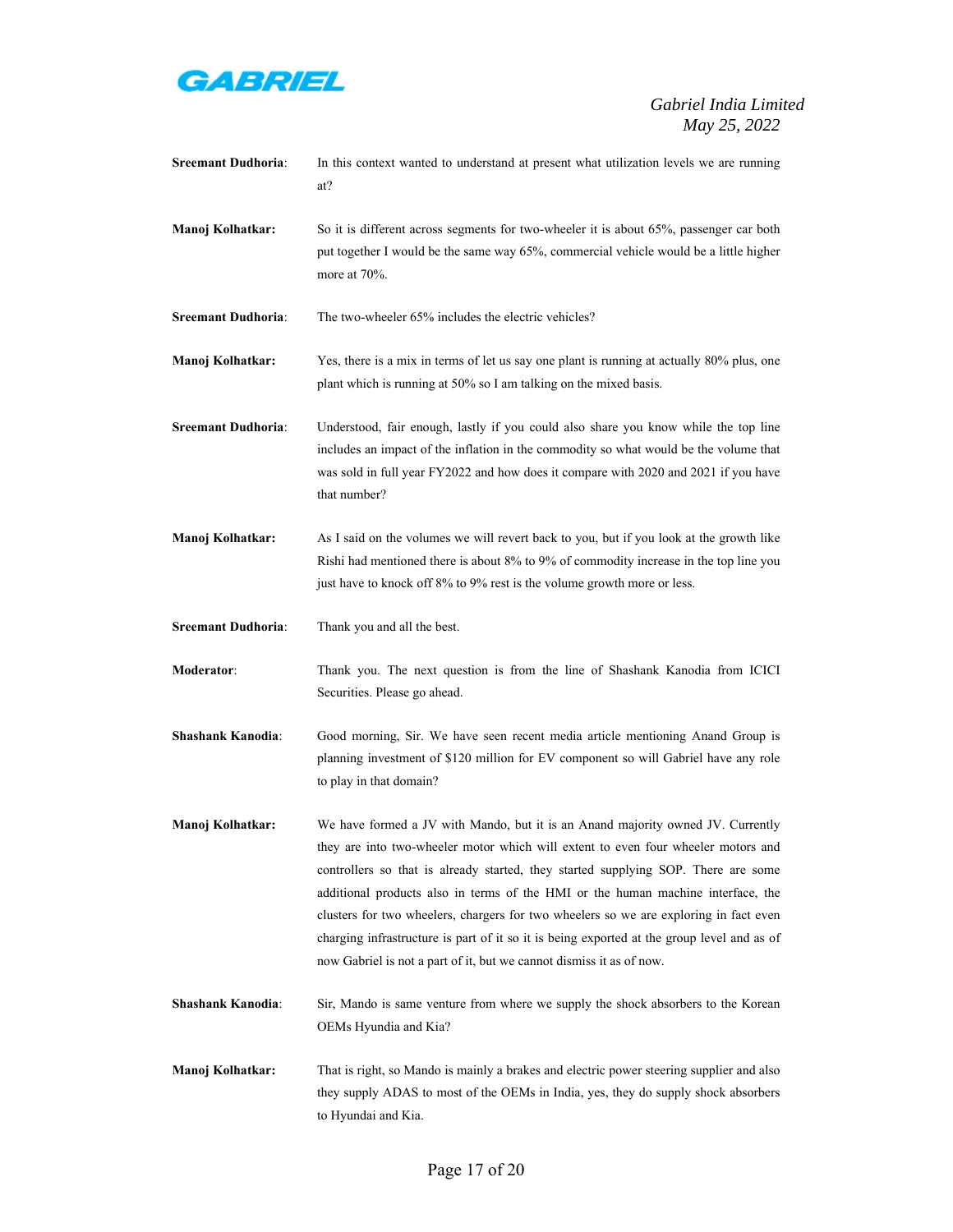

| <b>Shashank Kanodia:</b> | And we make the aluminium tubes for them, right?                                                                                                                                                                                                                                                                                                                                                                                       |
|--------------------------|----------------------------------------------------------------------------------------------------------------------------------------------------------------------------------------------------------------------------------------------------------------------------------------------------------------------------------------------------------------------------------------------------------------------------------------|
| Manoj Kolhatkar:         | Yes, the piston rods.                                                                                                                                                                                                                                                                                                                                                                                                                  |
| <b>Shashank Kanodia:</b> | Secondly, we would also read see the similar concern regarding the royalty and legal<br>fee that we pay for the group level so it might be roughly 2% on top line but you should<br>consider the PAT level that is roughly half of the PAT of what you are clocking<br>annually, I think we have raised the similar question with IR team, but I am not very<br>sure whether it has reached to you yet or not.                         |
| Manoj Kolhatkar:         | We noted that.                                                                                                                                                                                                                                                                                                                                                                                                                         |
| <b>Shashank Kanodia:</b> | Even Maruti if I have noticed the royalty has not declined right so the Maruti does not<br>pay the same royalty on WagonaR which was launched 20 years back so I think there is<br>a strong case for you to make a suggestion?                                                                                                                                                                                                         |
| Manoj Kolhatkar:         | Yes.                                                                                                                                                                                                                                                                                                                                                                                                                                   |
| Shashank Kanodia:        | Lastly on the vision 2025, any inorganic acquisitions that you have observed or any<br>prize or any colour you can share to be the top five?                                                                                                                                                                                                                                                                                           |
| Manoj Kolhatkar:         | Yes, so in that Shashank we are pursuing in fact we did visit one company as well, but<br>the company was, let us say, not up to the mark in terms of compliance standards and<br>we have a certain way we do business and we will not compromise on certain aspects<br>so we have to reject the target, but at the moment also we are evaluating couple of<br>other opportunities, so it goes on I think the effort is definitely on. |
| <b>Shashank Kanodia:</b> | But are per our Vision 2025, we target to have a USD 1 billion of sales right, that is<br>what you have been guiding?                                                                                                                                                                                                                                                                                                                  |
| Manoj Kolhatkar:         | Yes, if you translate that into numbers it should be around that figure, yes.                                                                                                                                                                                                                                                                                                                                                          |
| <b>Shashank Kanodia:</b> | Thank you so much and wish you all the best.                                                                                                                                                                                                                                                                                                                                                                                           |
| Moderator:               | Thank you. The next question is a followup from the line of Priya Ranjan from HDFC<br>Asset Management. Please go ahead.                                                                                                                                                                                                                                                                                                               |
| Priya Ranjan:            | Just one thing in terms of our top line or even within the two-wheeler segment, how<br>much is the revenue now coming from the electric side overall two-wheeler?                                                                                                                                                                                                                                                                      |
| Manoj Kolhatkar:         | The number is still small, but I can give you the approximate in terms of percentage the<br>volume should be just 2% to 3% it is still very low.                                                                                                                                                                                                                                                                                       |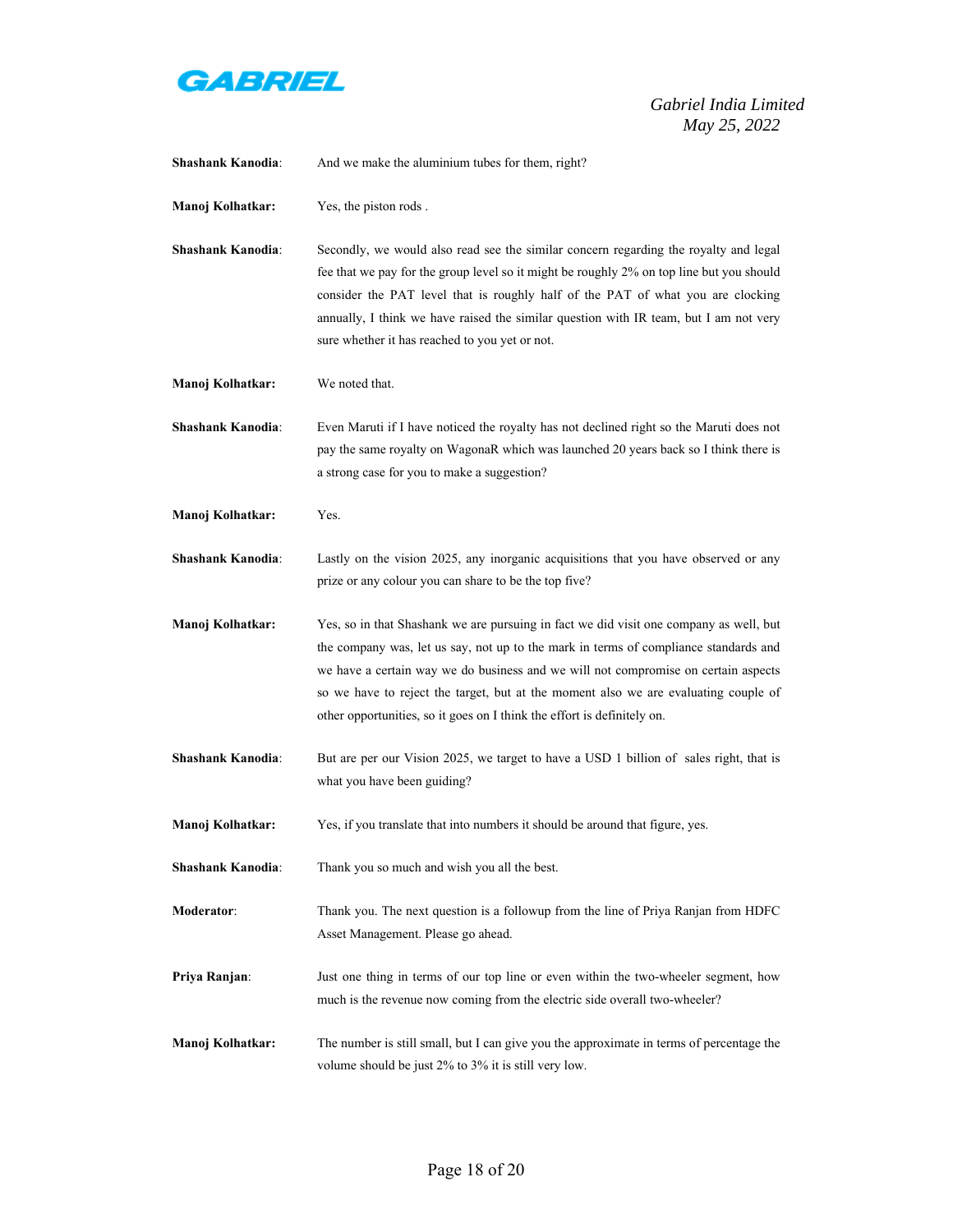

- **Priya Ranjan**: And just on other thing is on the tax rate I mean why we are paying still higher tax rates. Are we not moving for 25% tax rate?
- **Rishi Luharuka:** See, basically we have moved into the regime of 25%. Once we have the full set of balance sheet, we can see that tax is in 25%. What happened is that there was an impact of deferred revenue from the previous year close to Rs. 41 million which has resulted into the current tax rate being higher both as compared previous year as well as 25% that we have an effective tax.
- **Priya Ranjan:** Got it and we are also one of the large shareholders so would also like to have the same concern around royalty part, so which is because the commodity benefit is actually getting transferred in terms of higher royalty, so would request you to consider and have a detailed discussion on that within the group.
- **Moderator**: Thank you. The next question is from the line of Lakshmi Narayan from ICICI Prudential. Please go ahead.
- Lakshmi Narayan: Thanks again, when we look at some of the clients in the EV space their balance sheets are not good when they are in the mode of funding, right. So how do you ensure that when you setup a capacity you do not risk yourself by committing more and whether it is interoperable that you supply for the electric vehicle in case for some reason, they just go copout whether you can actually use it for others and how are you thinking about this particular risk?
- **Manoj Kolhatkar:** So, valid points, what we do, we have elaborate process because there are about 400 registered EV two-wheeler companies mainly two-wheeler and three-wheeler. So many of them while finally, like you said, go copout we have a process by which before we go or before we engage with the customer we do a kind of a due diligence internally to see what is the reputation, what is the pedigree, what is the funding pattern so we do that and second is sometimes we actually regret not going ahead with them. The second point is, we recover the development cost and the engineering cost from these people so that at least on cost front if things do not go well we have recovered our cost, which is spent on developing the product and also we do take any specific investments as a compensation from them and in case in the worst case if they fold up or something, fortunately these lines and these investments are completely fungible other than the specific tooling that I need for the casting which is compensated from the customer I can use practically everything to cater to some other customer.

**Lakshmi Narayan**: Thank you, Sir.

**Manoj Kolhatkar:** Just to say that the risk is quite low on that as far as we are concerned.